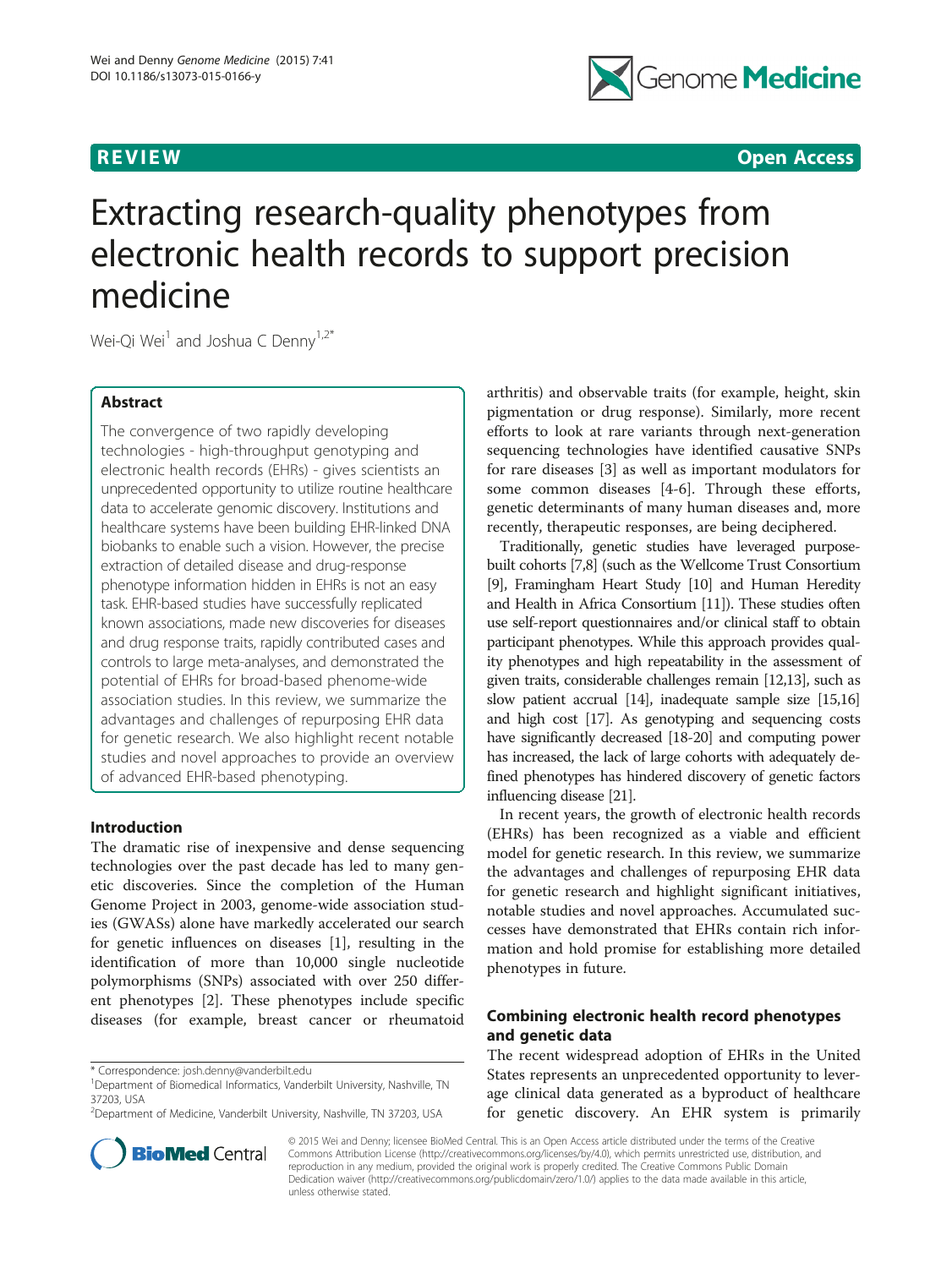<span id="page-1-0"></span>designed for routine clinical care. Early studies of EHRs focused on the challenge of their implementation [[22-26](#page-10-0)] and investigated their direct benefits for patient care, including quality improvement, cost savings and interoperability [\[27](#page-10-0)-[33](#page-10-0)]. Beginning in the 1990s, several institutions began collecting DNA samples from volunteer patients and depositing them in biobanks (Table 1). DNA samples are often accrued from leftover biospecimens collected for routine clinical testing. Many of them can be linked to individual EHRs that have been scrubbed of identifying information. These EHR-linked DNA biobanks have the potential to propel the discovery of the genetics underlying clinical phenotypes [\[34,35\]](#page-10-0).

EHRs contain a wealth of clinical information, but this information is not always in readily minable formats. Designed for clinical care, diagnoses may only be mentioned in clinical notes, and billed diagnoses may later be rejected as the physician learns more. Thus, to identify populations with high accuracy takes careful thought and domain knowledge.

Leveraging EHRs for phenotyping generally involves collaboration across disciplines. Typically, domain experts work with clinical informaticians to create and execute an algorithm to query the EHR for subjects with the target phenotype and randomly select cases for review. Both domain experts and clinical informaticians are irreplaceable during the process. Domain experts understand the target phenotype and its representation in EHRs, while clinical informaticians know where and how to extract corresponding information. Validation is another important part of the process that not only measures an algorithm's performance but also enhances its capability for inter-institutional sharing [[36](#page-10-0)]. An algorithm may be revised and validated iteratively until its performance achieves a desired goal. An example phenotype algorithm is presented in Figure [1.](#page-2-0)

EHR data come in both structured and unstructured formats (Figure [2a](#page-4-0)), and the use of both types of information can be essential for creating accurate phenotypes (Figure [2](#page-4-0)b). Billing codes (for both diagnosis and procedures), laboratory test results, and growing amounts of prescription data are in structured formats that are easily stored in relational databases for rapid and straightforward retrieval [[37](#page-10-0)]. Using natural language processing (NLP) pipelines and text mining techniques to scan narrative data for pertinent keywords has greatly expanded the usefulness of EHRs for research purposes. Furthermore, the presence of textual, narrative information in the form of clinical notes allows researchers to review given cases for validation of a phenotype algorithm or for careful evaluation of obscure phenotypes that may not be clearly or consistently recorded in billing code data, such as specific drug adverse events or rare diseases.

# Advantages of electronic health records for genomic medicine

EHRs have several distinct advantages for genetic research, including cost efficiency, the large amounts of available clinical data, and the ability to analyze data over time.

Early GWASs used relatively small sample sizes primarily because of the significant costs of genotyping and

Table 1 Efforts and incentives to leverage clinical data for genomics research

| Projects                      | Region         | Start year | Website                             | Aims                                                                                                                                                                                                         |
|-------------------------------|----------------|------------|-------------------------------------|--------------------------------------------------------------------------------------------------------------------------------------------------------------------------------------------------------------|
| eMERGE                        | United States  | 2007       | http://emerge-network.org [152]     | To develop methods and best practices for the utilization of<br>EHRs for genetic research                                                                                                                    |
| i <sub>2</sub> b <sub>2</sub> | United States  | 2004       | http://www.i2b2.org [153]           | To provide researchers with useful tools to leverage EHRs for<br>clinical and genetic research                                                                                                               |
| PGPop                         | United States  | 2010       | http://pqpop.mc.vanderbilt.edu [59] | To understand how a person's genes affect his or her<br>response to medicines                                                                                                                                |
| deCODE genetics Iceland       |                | 1996       | http://www.decode.com [60]          | To leverage population-based and EHR-linked biosamples to<br>investigate inherited causes of common diseases                                                                                                 |
| UK Biobank                    | United Kingdom | 2007       | http://www.ukbiobank.ac.uk [61]     | To improve the prevention, diagnosis and treatment of a<br>wide range of serious and life-threatening illnesses through<br>a collection of around 500,000 volunteers' biosamples and<br>clinical information |
| <b>MVP</b>                    | United States  | 2011       | http://www.research.va.gov/mvp [52] | To enroll one million volunteers and use their clinical and<br>genetic data to improve health care for veterans                                                                                              |
| <b>KP RPGEH</b>               | United States  | 2009       | http://www.rpgeh.kaiser.org [53]    | To examine the genetic and environmental factors that<br>influence common diseases                                                                                                                           |
| <b>CKB</b>                    | China          | 2004       | http://www.ckbiobank.org [154]      | To explore the complex interplay between genes and<br>environmental factors on the risks of common chronic diseases                                                                                          |

CKB, China Kadoorie Biobank; eMERGE, The Electronic Medical Records and Genomics Network; i2b2, Informatics for Integrating Biology and the Bedside; KP, Kaiser Permanente; MVP, Million Veteran Program; PGPop, Pharmacogenomic Discovery and Replication in Very Large Patient Populations; RPGEH, Research Program on Genes, Environment, and Health.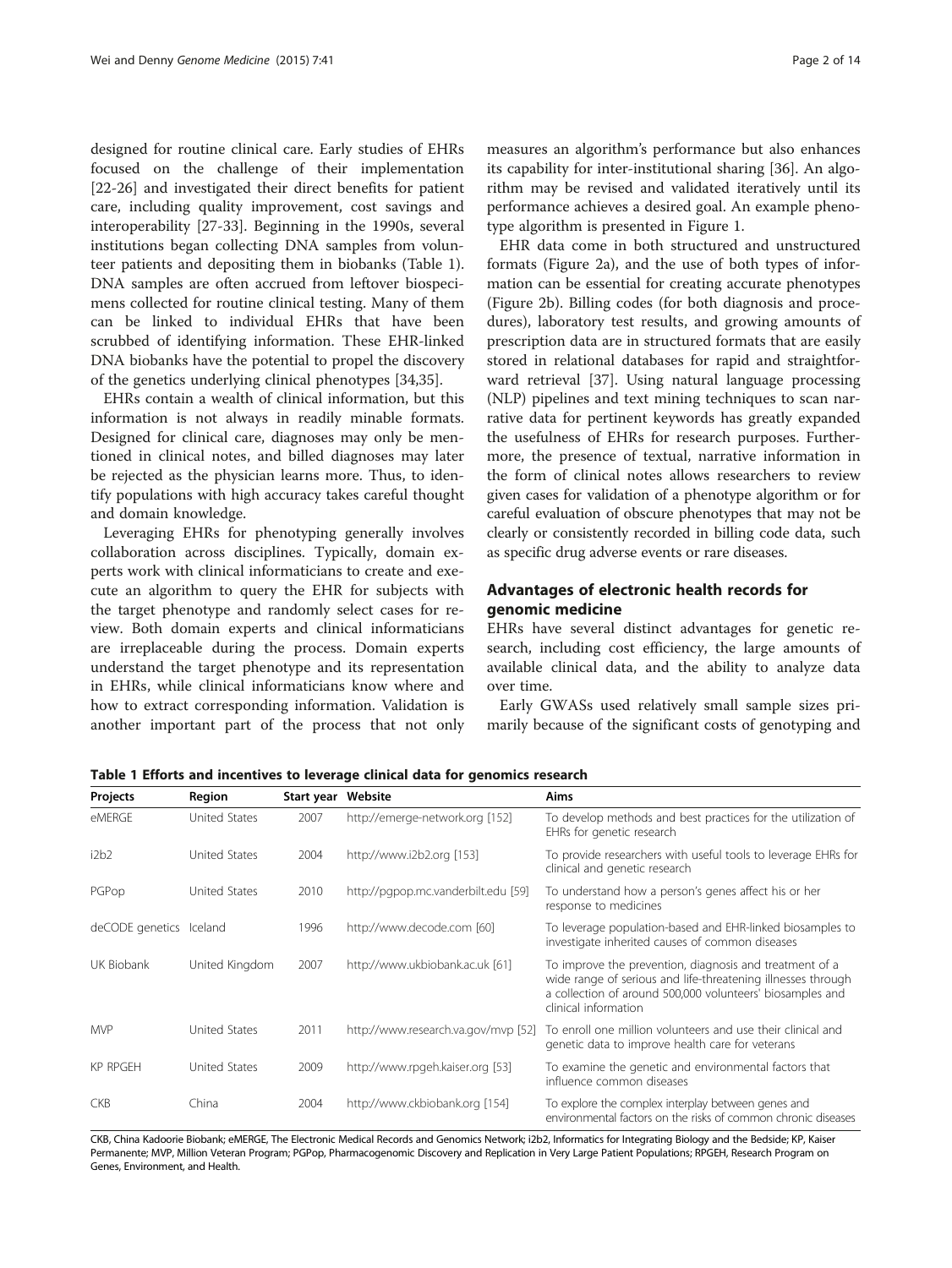

<span id="page-2-0"></span>

patient accrual. More recent studies have combined many separate GWASs via meta-analyses to yield populations of up to hundreds of thousands of patients [\[38](#page-10-0)]. In these cases, GWAS data are reused, but their reuse may be limited to the phenotypes already collected or require patient re-contact, which can be costly. With EHR-linked genetic data, researchers can reuse patient data for many diverse studies [\[39\]](#page-10-0). Thus, the marginal cost of association studies is reduced to a one-time genotyping expense plus the cost of developing, validating and executing electronic phenotype algorithms; effectively, a queryable record of a diverse set of clinical phenotypes is collected free of charge [[40\]](#page-10-0). Indeed, EHRderived populations have contributed to recent large meta-analyses [[41](#page-10-0),[42](#page-11-0)]. Also eliminated is the cost of recruiting patients for each phenotype of study. A recent analysis compared the cost of 115 prior pharmacogenetic studies found in the US National Institutes of Health (NIH) RePORTER system [[43\]](#page-11-0) with the estimated costs of 28 EHR-based pharmacogenetic studies [\[12](#page-10-0)]. The results showed that the EHR-based approach could reduce study costs by as much as 82% per subject (the median cost per subject per year decreased from US\$478 to \$96). The study also found that EHR-based studies took a much shorter time than traditional research designs to complete. However, the process of classifying each patient in an EHR population as a case, control or neither for a given phenotype is not easy (discussed in more detail below). Still, for some recent studies, EHR populations for entirely new phenotypes have been derived and classified very rapidly, including for an adverse drug-drug interaction in 20 days [\[44\]](#page-11-0) and new contributions to meta-analyses in less than a month [\[42](#page-11-0)].

The quantity of EHR data provides another significant impetus for their use [[45\]](#page-11-0). Considering that subjects may be clinically complicated - for example, they may have comorbid conditions and be taking multiple medications - a large cohort is essential for further subanalysis [\[12\]](#page-10-0). A recent survey of 456 US biobanks shows that the mean number of specimens per biobank has reached 461,396, and this number is growing rapidly [[46\]](#page-11-0).

The availability of longitudinal clinical information in EHRs may also be an asset for genetic research. Certain phenotypes are inherently longitudinal, such as disease complications or progression, survival and drug response [[47,48\]](#page-11-0). Moreover, EHR information can be continuously updated at little cost to the research study. In addition, the inclusion of longitudinal EHR data may lead to more accurate phenotype algorithms [[39,](#page-10-0)[49,50\]](#page-11-0). For example, in one study, differentiating between Crohn's disease and ulcerative colitis was improved through longitudinal information [\[51](#page-11-0)].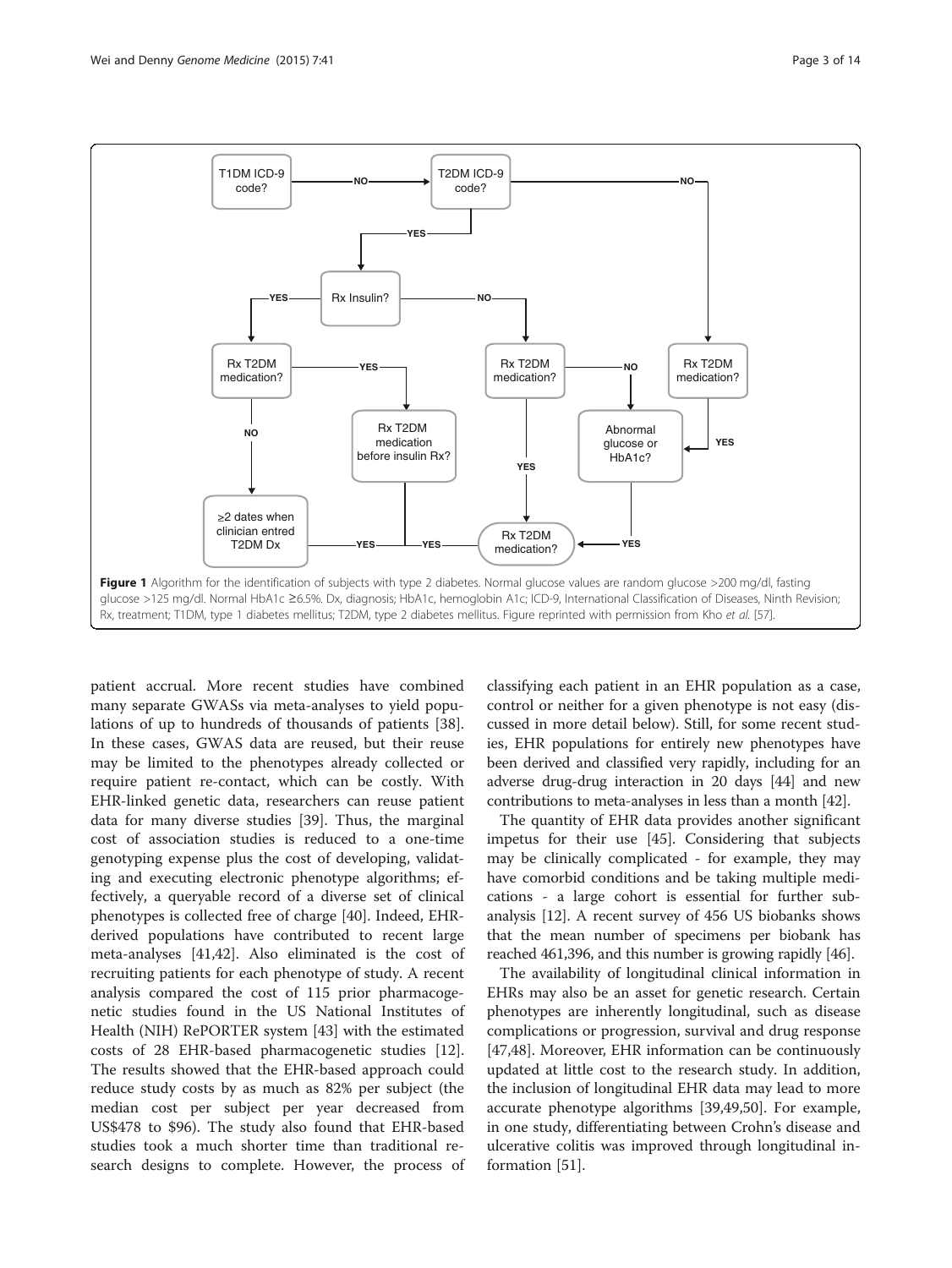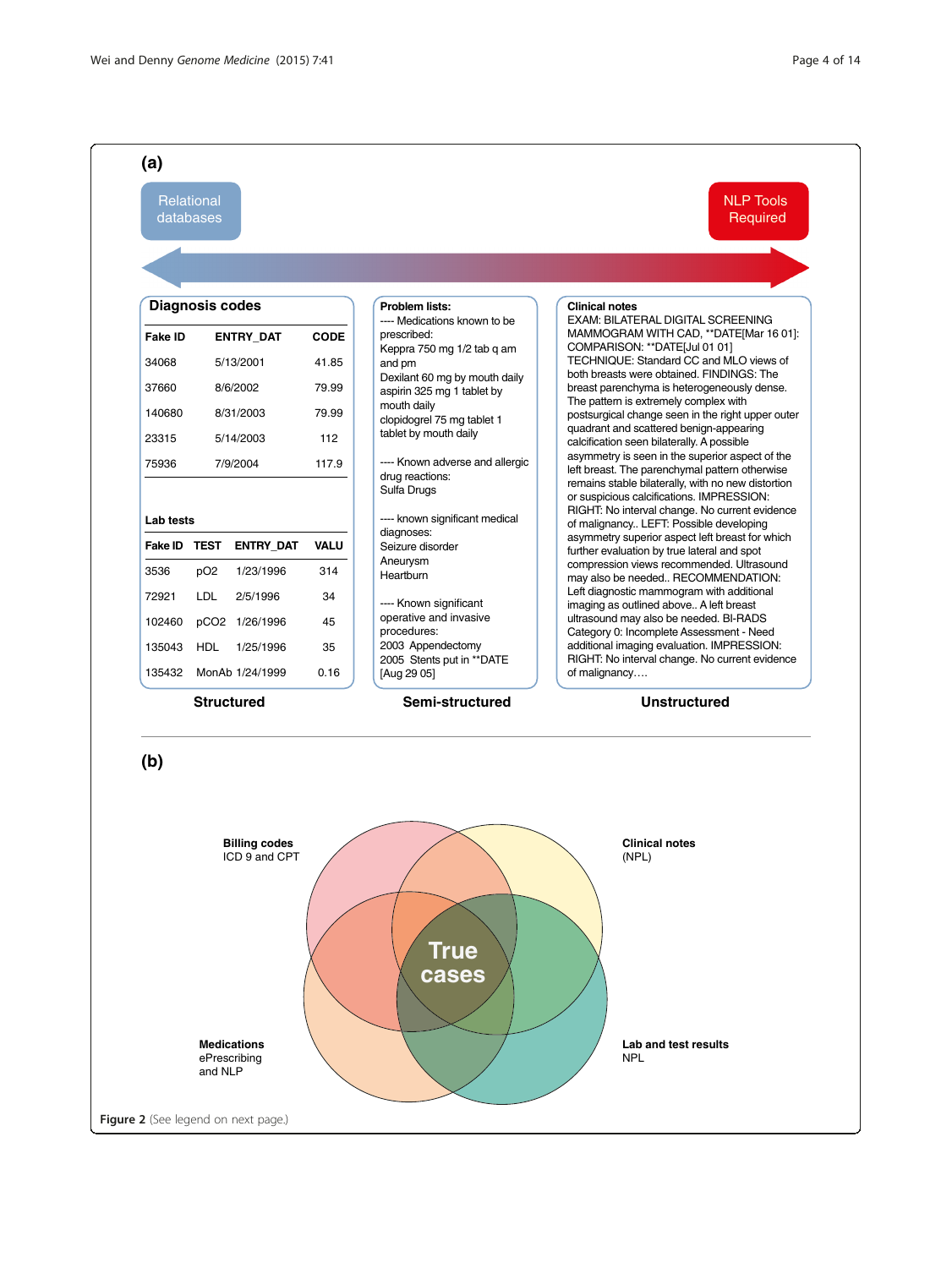#### <span id="page-4-0"></span>(See figure on previous page.)

Figure 2 EHR data structure and accurate phenotyping. (a) Electronic health record (EHR) data can be structured or unstructured. Structured data are easy to retrieve whereas unstructured data require additional tools to be used for phenotyping, such as natural language processing (NLP). (b) Accurate phenotyping often requires extracting information from billing codes, prescriptions, laboratory tests and clinical notes. This information can be either structured or unstructured. ICD-9, International Classification of Diseases, Ninth Revision.

# Electronic health record initiatives, projects and workgroups

Beginning in the early 2000s, a number of efforts, networks and collaborations have been repurposing EHR data for genetic research in the United States and beyond. These include the Electronic Medical Records and Genomics (eMERGE) network, national biobanks such as the UK Biobank and China Kadoorie Biobank (CKB), and other efforts such as the Million Veterans Project (MVP) [\[52](#page-11-0)] and the Kaiser Permanente Research Program on Genes, Environment, and Health (RPGEH) [[53\]](#page-11-0). These are summarized in Table [1](#page-1-0).

The eMERGE network is a pioneering consortium funded by the National Human Genome Research Institute (NHGRI). It initially included five medical research biobanks in 2007 (the Group Health Research Institute, Marshfield Clinic, Mayo Clinic, Northwestern University and Vanderbilt University) and was expanded to nine sites in 2011/2012 (the four new members were Boston Children's Hospital/Cincinnati Children's Hospital Medical Center, Children's Hospital of Philadelphia, Geisinger Health System and Mount Sinai). The primary goal of the eMERGE network is to develop methods and best practices for the utilization of EHRs for genetic research [[54,55\]](#page-11-0). In the past seven years, the eMERGE network has made a significant contribution to the field by demonstrating that data captured through routine clinical care are sufficient to identify various phenotypes for large-scale, high-throughput genetic research. To date, more than 30 electronic phenotype definitions have been created, validated and implemented throughout the network, and the results of genetic replications have been published [[36,](#page-10-0)[56-58\]](#page-11-0). The 'best practice' learned from eMERGE is an iterative paradigm of algorithm design followed by physician review of cases and controls in a block-randomized fashion [\[36](#page-10-0)].

Pharmacogenomic Discovery and Replication in Very Large Patient Populations (PGPop) [\[59](#page-11-0)] is a collaborative research resource of the Pharmacogenomics Research Network (PGRN). Institutions that are part of PGPop investigate drug-response phenotypes through deployment, validation and genetic testing of EHR-linked biobank data. In addition, Kaiser Permanente and the US Department of Veterans Affairs (VA) have launched biobank programs by collecting specimens from their membership populations. Kaiser Permanente started collecting data in 2009, and 200,000 members have now donated their biological samples from the three Kaiser

regions (Georgia, Northern California and Oregon). The MVP was initiated by the VA in 2011. Its goal is to enroll one million volunteers and use their clinical and genetic data to improve healthcare for veterans. DNA samples from both biobanks can be linked to EHRs and researchers are allowed to access and use them. EHR biobanks such as MVP, BioVU and BioMe at Mount Sinai [\[52](#page-11-0)] include racially and ethnically diverse populations, which could be valuable for future studies of minority groups.

Many European countries have the unique advantages of centralized healthcare systems with long histories of extant data. deCODE [\[60\]](#page-11-0) and the UK Biobank [\[61](#page-11-0)] are two notable European biobanks that have leveraged EHR and insurance claims data. deCODE, a commercial population-based biobank founded in 1996 in Iceland, has been used to investigate the genetics of many common diseases and traits. So far the company has isolated genes thought to be involved in several diseases, such as gout [\[62\]](#page-11-0), cardiovascular disease [[63\]](#page-11-0), cancer [[64\]](#page-11-0) and schizophrenia [\[65](#page-11-0)]. deCODE is distinct from other biobanks because of the relative genetic homogeneity of the Icelandic population. The clear 'founder effects' facilitate the identification of disease genetic etiology. Another unique characteristic of deCODE is that the DNA samples can be linked to their genealogies [\[66\]](#page-11-0). Thus, de-CODE allows study of the impact of evolutionary factors in human diseases.

The UK Biobank was started in 2007. It collected more than 500,000 volunteers aged from 40 to 69 years and has the ability to request follow-up information. Basic information about participants is obtained through a questionnaire and an interview. Information about clinical visits and issued prescriptions are transferred from the centralized UK National Health Service. The recruitment process was completed in 2010.

Like the eMERGE network, the Nordic Biobank Network is a European collaborative genetics project. It connects several population-based biobanks in the Nordic countries, including Sweden, Finland, Norway, Estonia, Denmark, Iceland and the Faroe Islands. These biobanks contain health information from 25 million inhabitants, including 4 million DNA samples, 100,000 malignant neoplasm samples [[67\]](#page-11-0) and 17 million users' prescription data [[68](#page-11-0)]. Researchers are able to work together to achieve common results and strengthen genetic research.

In East Asia, the CKB aims to explore the complex interplay between genes and environmental factors on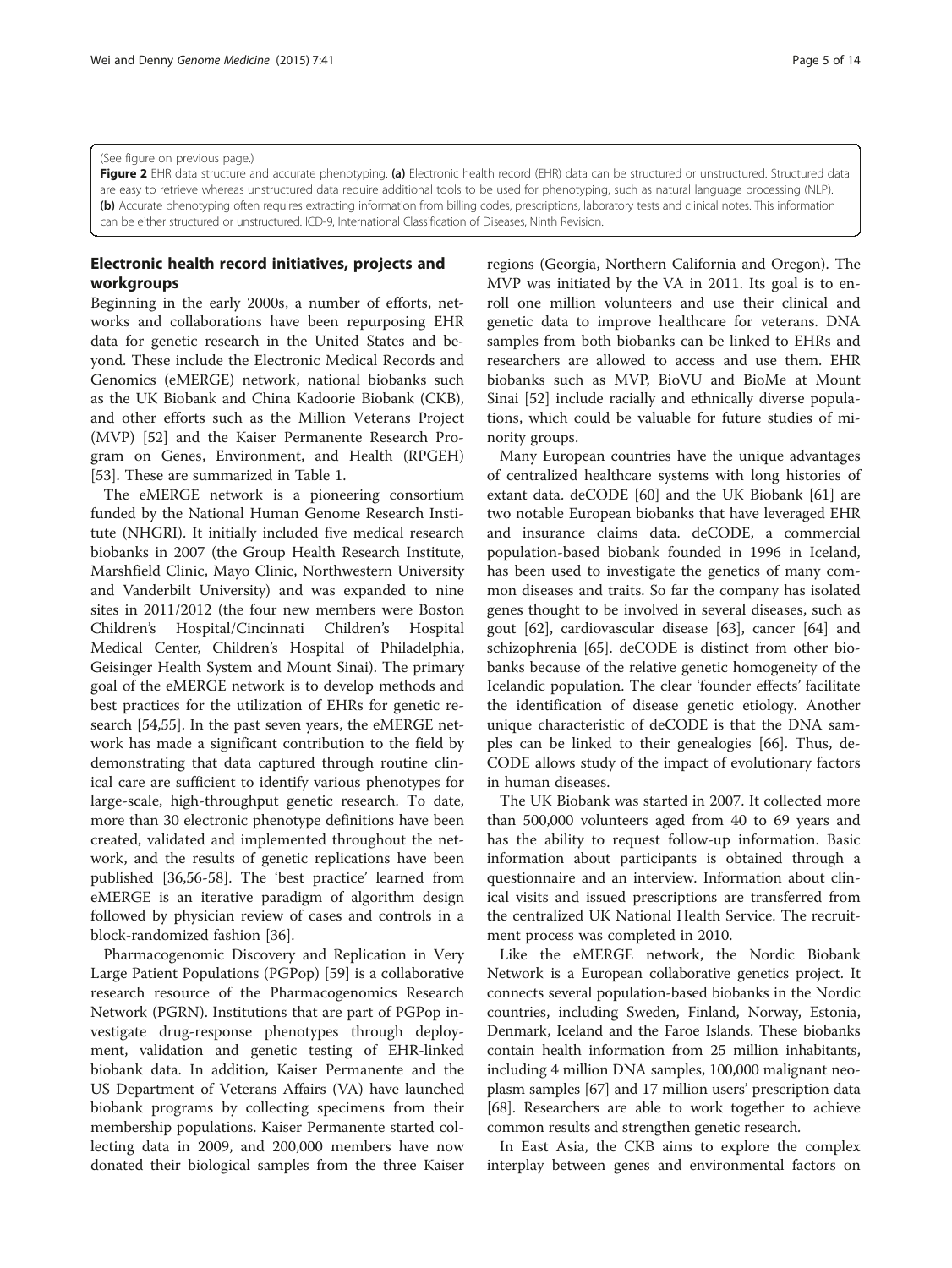the risks of common chronic diseases [\[69\]](#page-11-0). Instead of using complete EHRs, the project linked to the national health insurance system and collected abstract outcome data, such as cause-specific mortality, morbidity for a few major diseases and any episode of hospitalization. The BioBank Japan Project also maintains a biorepository of blood and tissue samples from 300,000 citizens. Its major research focuses are on cancers, diabetes, rheumatoid arthritis and a few common diseases [\[70,71](#page-11-0)].

Since EHRs are not fundamentally designed for crosspopulation queries, the desire to repurpose EHR data for this use has led to the development of research data warehouses. One of the most notable has been Informatics for Integrating Biology and the Bedside (i2b2), an NIH-funded National Center for Biomedical Computing with a primary mission to provide researchers with informatics tools to leverage EHRs for clinical and genetic research [[72](#page-11-0)]. i2b2 developed a scalable computational framework and graphical user interface to allow researchers to query and explore EHR data to create research cohorts. The software it offers can be used for phenotyping from EHRs while preserving patient privacy through a query tool interface. Since 2008, i2b2 has also held annual NLP competitions focused on extracting meaningful computable results from clinical narrative text. Previous challenges included identifying obesity comorbidities, extracting medication data, identifying smoking status, resolving text co-references (that is, finding all expressions that refer to the same entity in a text; for example, 'The patient is a 76-year-old lady who has had multiple recurrences of a mandibular mass. She also suffers from hypertension, gout, and diabetes mellitus.'), and identifying temporal relationships from text mentions of clinical events (for example, 'the hemorrhage began a week after starting warfarin') [\[73\]](#page-11-0). Extraction of information about medications and identification of smoking status have proven particularly valuable to electronic phenotyping [[74](#page-11-0)].

# Genomic replication and discovery using electronic health record data

Below, we review some examples of genetic studies into complex diseases and traits, and drug responses, as well as disease-agnostic approaches such as phenome-wide association studies (PheWASs). The selection of examples is not intended to be comprehensive but instead to provide a sample of the breadth of phenotypes studied and the chronology of EHR exploration for genetic research. Additional file [1](#page-10-0) presents a timeline of major milestones in the development of EHR-derived genetic research. The number of publications using EHR-derived biobank samples for genomic research has been rapidly growing in recent years, although it is clearly still dwarfed by non-EHR studies (Figure 3).



#### Complex diseases

The first study using EHR data in combination with DNA samples was in 2008. Wood and colleagues enrolled a cohort from patients presenting at a bariatric surgery clinic, collected DNA samples, and then extracted phenotypes from EHRs and tried to replicate two known SNPs associated with coronary heart disease and type 2 diabetes mellitus (T2DM) [[75\]](#page-11-0). They used the International Classification of Diseases, Ninth Revision (ICD-9) codes to define their phenotypes. However, neither of the two SNPs replicated, potentially due to insufficient accuracy of diagnosis codes or the small sample size (709 individuals). In 2010, Ritchie and coworkers applied a more complex phenotyping strategy using a combination of diagnosis codes, procedural codes, laboratory values and clinical notes to define phenotype algorithms for five common diseases: atrial fibrillation, Crohn's disease, multiple sclerosis, rheumatoid arthritis and T2DM [\[51](#page-11-0)]. Physicians reviewed the electronic medical records to determine whether the cases and controls identified by the algorithms were correctly labeled. Of note, algorithms were used to identify both cases and controls, such that many individuals were neither cases nor controls due to insufficient information or potentially overlapping diseases. Their manual chart review showed that the positive predictive values (PPVs) of algorithms reached 95% or better. In the following analysis, they replicated at least one previously reported association for each of the diseases. Another group conducted a replication study on rheumatoid arthritis [\[76](#page-11-0)]. They also used both structured and unstructured EHR data to define the rheumatoid arthritis phenotype. Their results showed that the odds ratios and aggregate genetic risk score (GRS) of known rheumatoid arthritis risk alleles were nearly identical to those reported from a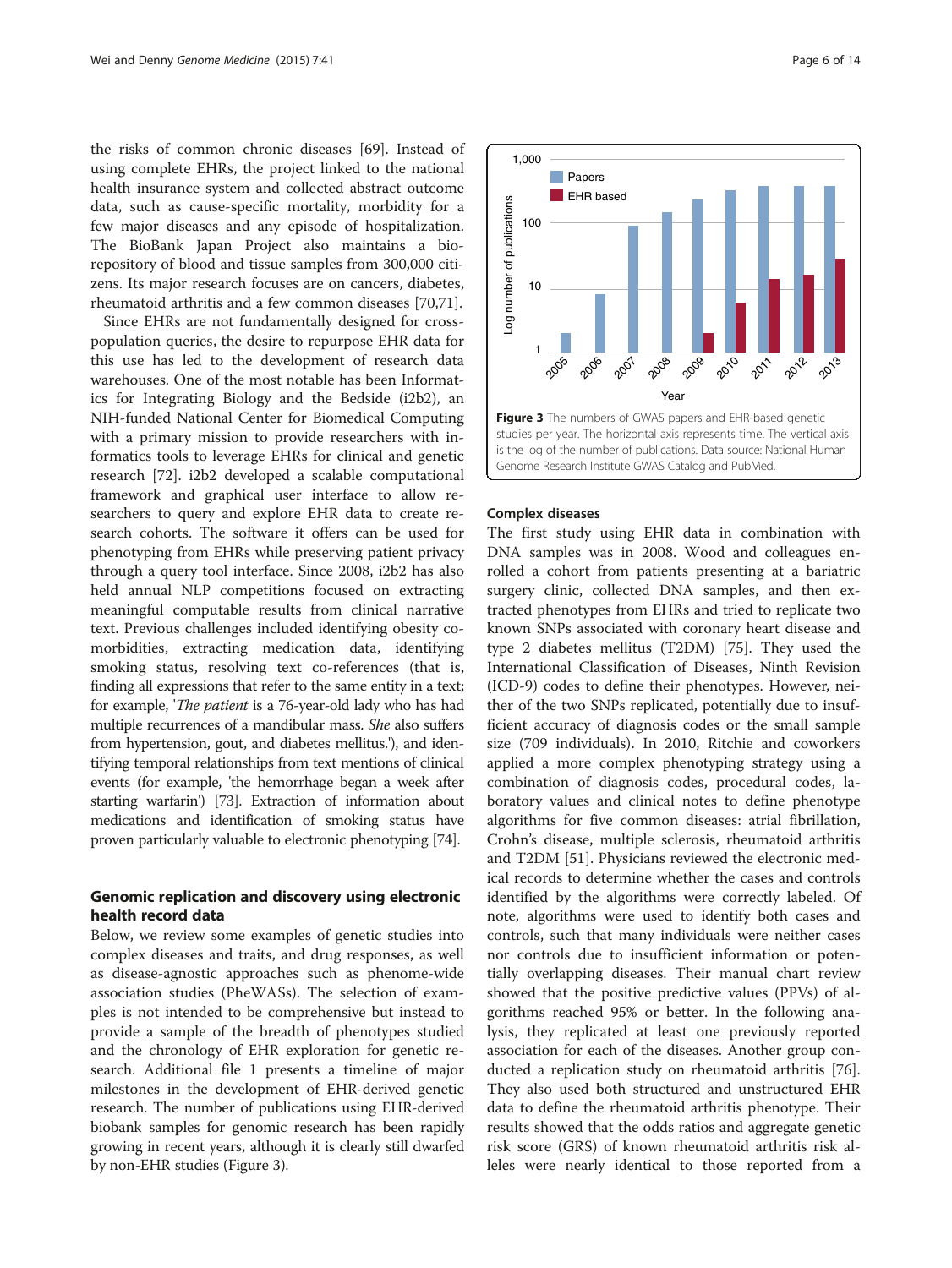previous meta-analysis of multiple traditionally collected cohorts.

Several projects have discovered new genetic associations using EHR-linked DNA biobanks for genetic discovery [\[77](#page-11-0)]. For example, eMERGE investigators reported common variants near the forkhead family gene FOXE1 associated with hypothyroidism in European-Americans [[50](#page-11-0)]. Chen and colleagues leveraged the absolute lymphocyte count from clinical data to identify 53 maturation/ aging-related genes [\[78\]](#page-11-0). Other novel associations were found using GWASs of erythrocyte sedimentation rate [[79](#page-11-0)], red blood cell counts [\[80\]](#page-11-0) and varicella zoster virus infection [[81](#page-11-0)], among others [[77](#page-11-0)].

Since EHRs became available for research, investigators have studied the portability of EHR-based phenotype definitions. Many phenotype definitions of complex diseases, such as hypothyroidism [[50](#page-11-0)], cardiovascular diseases [[82](#page-11-0)-[84\]](#page-11-0), T2DM [[57\]](#page-11-0) and rheumatoid arthritis [[56,85\]](#page-11-0), have been deployed and validated across multiple institutions. EHR-derived phenotypes appear to be generally portable and more accurate than previous designs using just administrative data, and are therefore gaining more widespread acceptance for clinical and genetic research [\[13](#page-10-0)[,86\]](#page-11-0). Now, researchers are able to study phenotypes at different levels of detail - for example, drug-dose response [\[48,87,88](#page-11-0)] versus longitudinal analyses [\[89,90\]](#page-11-0). Many of these algorithms from eMERGE and other institutions have been shared on the Phenotype KnowledgeBase [\[40\]](#page-10-0).

Studies combining genotyping and phenotyping not only proved the utility of linking EHR data with biospecimens for genetic studies but also suggested that electronic phenotyping is not as straightforward as simply querying patient data for diagnosis codes. Challenges in defining phenotypes still exist, and at present computational methods to share complicated phenotypes across EHR systems or institutions do not exist. Thus, each site must use local informatics personnel to deploy the algorithm, and manual chart review is required for validation. Indeed, manual curation of all records may be required for some phenotypes if they have low PPVs [[48,](#page-11-0)[91\]](#page-12-0). Successful phenotyping may require the collaboration of clinicians, informaticians and other domain experts to develop a validated algorithm.

#### Pharmacogenomics

Pharmacogenomics seeks to identify the genetic underpinnings affecting an individual's response to drugs. However, partially owing to the difficulty of obtaining cohorts with drug-response data, pharmacogenomics has not been thoroughly studied. We reviewed the 1,920 studies in the NHGRI GWAS catalog as of September 2014 and noted that only 7% of them include drugresponse phenotypes, with most of these studies

focusing on the efficacy of warfarin, chemotherapy and psychiatric medications. Thus, pharmacogenomics may be a ripe area for research using EHR data [[35\]](#page-10-0). Indeed, EHR data have already been used to successfully replicate associations with clopidogrel, warfarin and tacrolimus. Variants in the membrane-transporter-encoding gene ABCB1 and the cytochrome P450 gene CYP2C19 were associated with recurrent cardiac events during clopidogrel therapy in a real practice setting using EHR data [[48\]](#page-11-0). Birdwell and coworkers confirmed the association of tacrolimus blood concentration to dose ratio with the CYP3A5 gene variant rs776746 using transplant patients and their EHR data for medication doses and tacrolimus levels [\[92\]](#page-12-0). Ramirez and colleagues investigated the associations between steady-state warfarin dose and European-American or African-American ancestry using EHRs [[88\]](#page-11-0). Integration of an expanded set of genetic variants into a warfarin pharmacogenomic algorithm improved dose prediction, reducing the prediction error by 23% in European-Americans and by 7.5% in African-Americans when compared to clinical algorithms. A later study of warfarin-treated individuals demonstrated that the CYP2C9\*3 variant conferred a twofold increased risk of warfarin-related bleeding events after the warfarin initiation period [[93\]](#page-12-0).

Besides the replication and expansion of pharmacogenetics findings, EHRs have been used to discover novel pharmacogenetics-related phenotypes. For example, a study group from the Marshfield Clinic used their biobank to identify an estrogen receptor genotype associated with thromboembolism during tamoxifen exposure [[94\]](#page-12-0). Another study generated dose–response curves for atorvastatin and simvastatin to test both potency and efficacy of the drugs for association with 144 preselected SNPs [[87](#page-11-0)]. They identified a pharmacodynamic variant (in the transcriptional regulator PRDM16) associated with statin efficacy and several loci associated with potency. EHRs have also contributed to a metaanalysis of statin reduction of low-density lipoprotein (LDL) cholesterol levels [\[42\]](#page-11-0). Furthermore, EHR data have uncovered variants in the G-protein-coupled receptor gene TDAG8 (also known as GPR68) associated with heparin-induced thrombocytopenia, a rare but severe adverse reaction to heparin anticoagulant therapy [[95\]](#page-12-0).

### Phenome-wide approaches

By virtue of serving as the record of an individual's clinical history, EHRs represent an agnostic collection of phenotypes driven by the reasons for a patient to seek healthcare. As such, EHRs enable a new class of research that looks at many different diseases simultaneously. For example, Rzhetsky and colleagues used billing codes from the EHRs of 1.5 million patients to analyze disease co-occurrence in 161 conditions, demonstrating that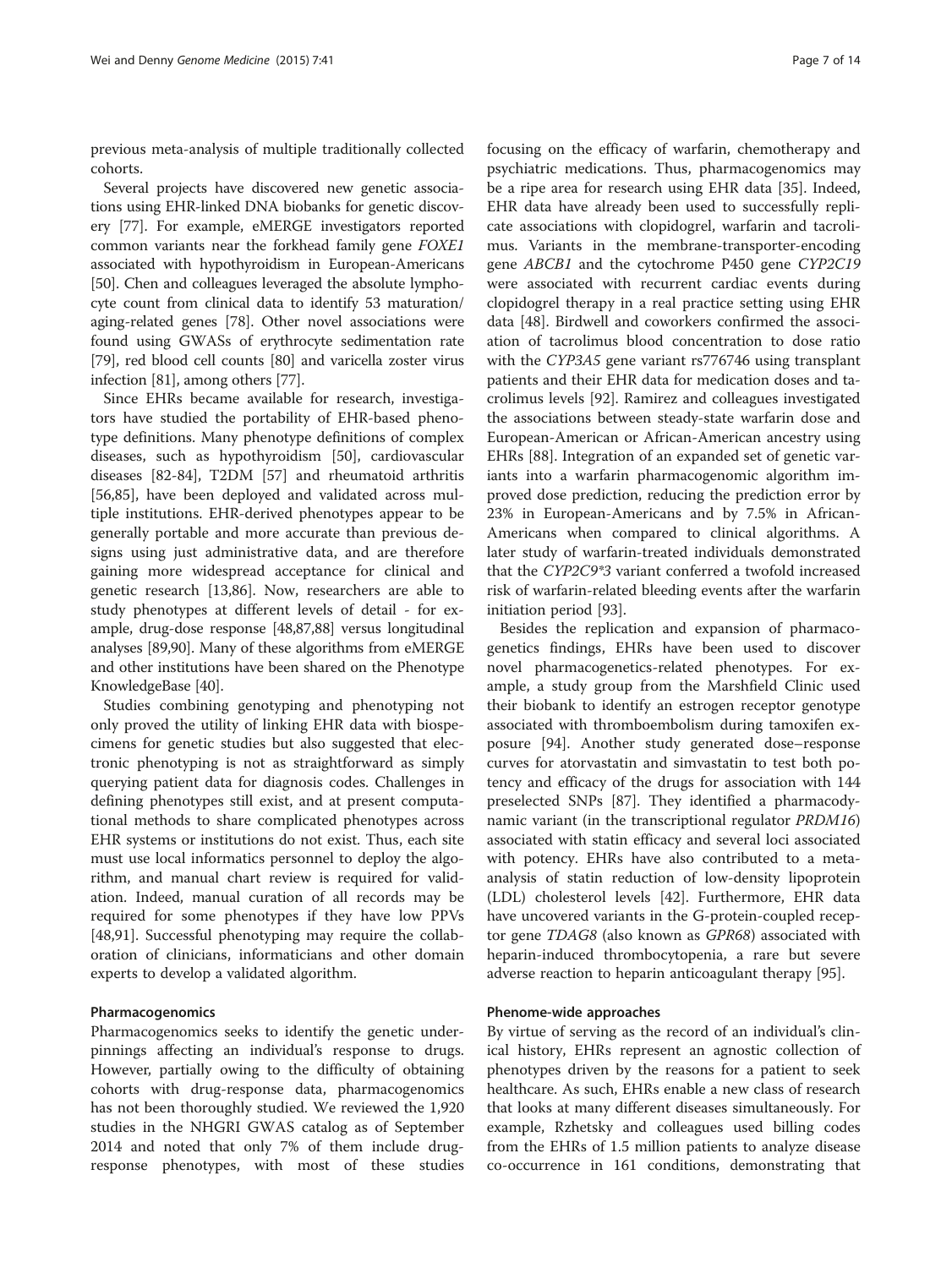autism, bipolar disorder and schizophrenia likely share significant genetic architecture [\[96\]](#page-12-0). This inference was later validated using GWAS data on the three diseases [[97\]](#page-12-0). Another study of autism spectrum disorders analyzed the longitudinal diagnosis codes of 13,740 individuals and observed three distinct new patterns of medical trajectories [[89](#page-11-0)]. The findings confirmed the value of longitudinal EHR data and implied various genetic etiologies for the disease.

PheWASs provide a systematic scan of clinical phenotypes associated with a target genetic variant. As such, a PheWAS can be considered as a 'reverse GWAS'. In a PheWAS in 2010, groups of diagnosis codes were used as phenotypes to replicate previously known genedisease associations for seven common diseases. Associations of four diseases were successfully replicated, including multiple sclerosis, rheumatoid arthritis, Crohn's disease and ischemic heart disease [[98\]](#page-12-0). A more recent PheWAS of 3,141 variants testing 751 SNP-phenotype associations previously discovered through a GWAS replicated 210 of them, including 66% of known associations with adequate sample size to be tested for in the cohort. This study also identified 63 new associations, some of which represent true pleiotropy, in which the genetic variant is associated with multiple distinct phenotypes [[99](#page-12-0)]. Hebbring and coworkers replicated a novel PheWAS finding of an association between the human leukocyte antigen HLA-DRB1\*1501 variant and erythematous rashes in the Marshfield Clinic biobank [[100](#page-12-0)] and have subsequently leveraged this cohort to study functional variants across the genome [[101](#page-12-0)]. Cronin and team used this approach to identify an association between obesityassociated FTO variants and fibrocystic breast disease [[102](#page-12-0)]. Namjou and colleagues applied the same approach to European-origin pediatric cohorts and discovered genetic links between the phospholipase C-like 1 gene PLCL1 and speech language development, and between the interleukin gene cluster IL5-IL13 and eosinophilic esophagitis [[103](#page-12-0)]. A study by Shameer and team revealed that variants associated with the number of circulating platelets and mean platelet volume have pleiotropic associations with myocardial infarction, autoimmune and hematologic disorders [[104](#page-12-0)]. The PheWAS approach has also been used in observational cohorts [[105](#page-12-0)]. These independent validations confirmed the feasibility of PheWASs for genetic research.

# Challenges of repurposing electronic health record data for genetic research

EHRs are primarily designed for clinical care, not research. As a result, reuse of EHRs for research purposes poses certain challenges. These challenges result from imperfections in the EHR data themselves and challenges in 'understanding' the EHR data for phenotype abstraction.

EHRs derive from selected populations and their data contain biases [\[34](#page-10-0)[,45](#page-11-0)[,106](#page-12-0)]; in particular, they are biased toward sick individuals. In addition, a study of longitudinal Medicare claims data showed substantial differences in diagnostic practices across various US regions [[107\]](#page-12-0). As a consequence, when EHR data are repurposed for genetic research, biases in the phenotyping output should be considered and evaluated. Controls may also contain biases based on the reason the population was selected, the EHR from which they were derived, or insufficient data within the EHR to rule out them having the disease. For example, consider a patient seen only for an orthopedic concern, such as a fracture, and its follow-up; the individual may have multiple elevated blood pressure readings due to pain (and appear to be a case for hypertension) and never receive glucose screening to rule out diabetes (and thus may seem to be a candidate for a control for diabetes). Novel approaches, statistical or informatics-based, are needed to handle observation biases of data in the EHR. One recent study found improved association results by matching controls to cases based on density of EHR content [\[108\]](#page-12-0).

Undoubtedly, results of phenotyping would be more accurate if all EHR data for every patient were available. However, clinical data are often fragmented across healthcare systems as patients visit multiple healthcare centers, change insurance, and move. The ability to exchange EHR data is limited [[109\]](#page-12-0). A recent retrospective observational study indicated that, of the nearly 3.7 million patients who sought treatment in acute care settings in Massachusetts, over 30% visited more than one hospital and 1% visited five or more hospitals [\[110\]](#page-12-0). Similar findings were reported in another cross-sectional survey conducted in 32 primary care clinics in Colorado, which suggested that missing information in clinical settings is common and multifaceted [\[111\]](#page-12-0). Incomplete EHR data may adversely affect phenotyping results. A study evaluating the eMERGE T2DM algorithm [[57,](#page-11-0)[98\]](#page-12-0) found that using EHR data from two medical centers in Minnesota had better predictive power than using data from one medical center alone [[112\]](#page-12-0). A follow-up study found that phenotype accuracy improved as the timeframe of available EHR data was increased from one to ten years [\[49](#page-11-0)].

Another issue limiting repurposing EHRs for research is EHR accuracy. Inaccuracy in an EHR may be introduced at any time during a clinical visit; billing accuracy is not always a high priority for busy clinicians. Common sources of inaccuracy include the amount and quality of information available, communication between patients and clinicians, professional knowledge and experience with the illness, unintentional errors (for example, misspecification, use of medical abbreviations), and, occasionally, intentional errors (for example, upcoding diagnoses for higher restitution) [\[113\]](#page-12-0). Additionally, EHRs can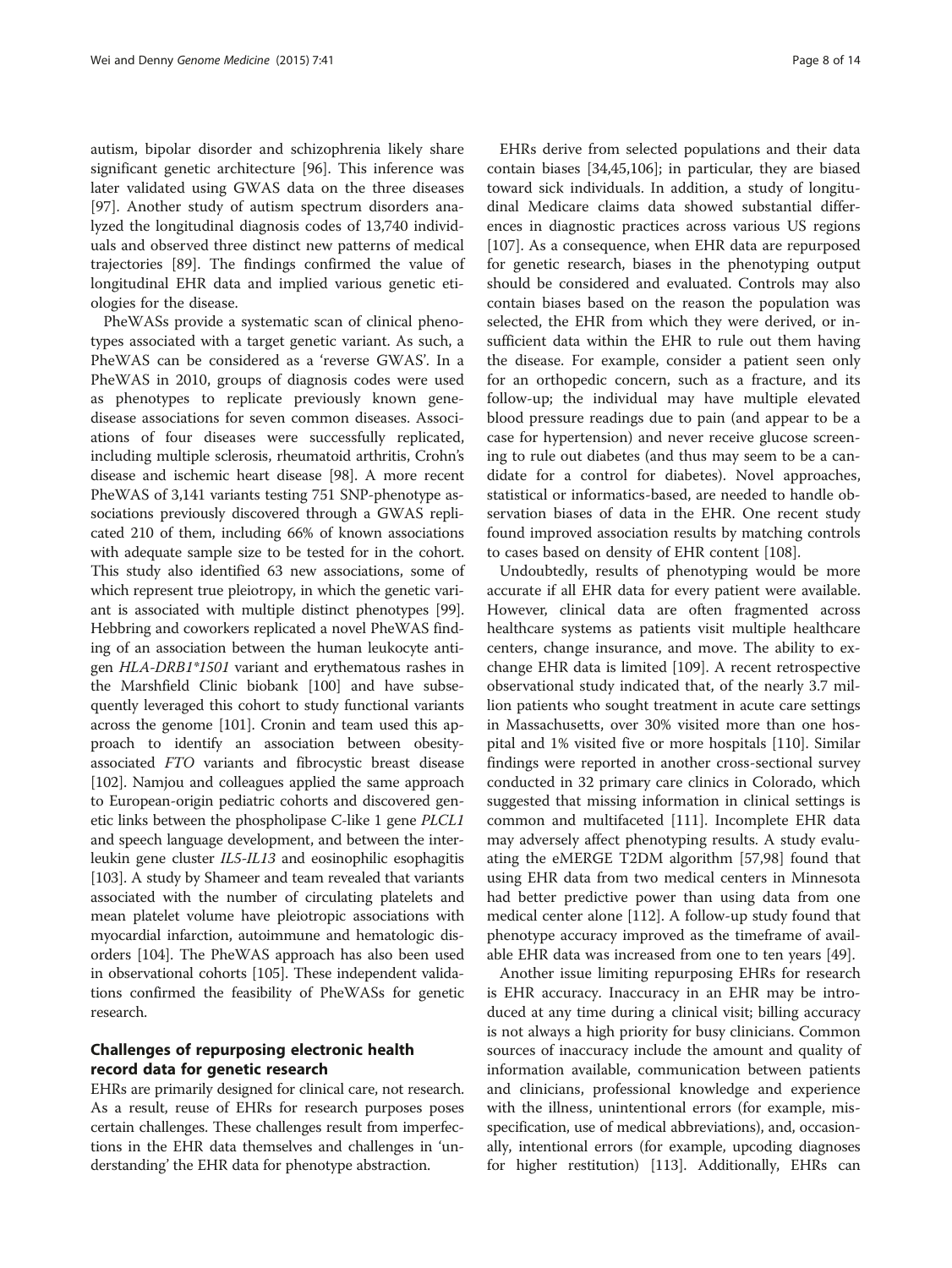record and store data in different ways. For example, 'weight' and 'height' may be recorded and stored within an EHR system in different units (for example, kilograms, grams and pounds for weight), which can lead to false body mass indices [[86](#page-11-0)]. Acronyms may have multiple meanings, such as 'RA' (rheumatoid arthritis, right atrium, room air or right arm) and 'PD' (Parkinson's disease or personality disorder), and are frequently found in clinical notes [[114](#page-12-0)]. In addition, a failed laboratory test or a contaminated blood sample may return a physiologically unlikely value, such as an LDL over 10,000 mmol/l. These inaccuracies do not typically misdirect a provider's diagnosis or treatment as clinicians can easily discern any mistakes or decode acronyms based on the available context and their medical knowledge. However, the lack of such knowledge makes it difficult for a computer to detect or determine the correct information, thus resulting in phenotyping false positives.

EHR data are highly complex and include both structured and unstructured information that must be woven together to create a phenotype algorithm [\[109,115\]](#page-12-0). In recent years, considerable NLP efforts have been devoted to promoting information extraction from clinical notes, resulting in many publicly available or home grown NLP systems, such as cTAKES [\[116\]](#page-12-0), MedLEE [[117\]](#page-12-0) and KMCI [[118\]](#page-12-0). However, subtle relationships hidden in notes remain difficult to extract due to the complexity of the language used and the lack of explicit semantic resources describing the relationships between clinical concepts [\[119,120](#page-12-0)]. A combination of deeper syntactic analysis and domain knowledge stored in formal ontologies would be a promising future direction.

Another challenge to broad use of EHR data is that they contain protected health information. Many EHRlinked biobanks have been collected under consent models that assume protection of the individual's identity. Some EHRs include the consent and information necessary to re-contact individuals [[121,122](#page-12-0)] while others do not [[123\]](#page-12-0). Given publicly available resources, researchers have shown that removal of the specific identifiers mandated by the US Health Insurance Portability and Accountability Act (HIPAA) is insufficient to protect against re-identification [[124,125\]](#page-12-0). For this reason, most EHR-linked biobanks are protected with access policies, and result sets that are shared publicly (for example, with dbGaP) are analyzed for re-identification risk. Additionally, the NIH's Genomic Data Sharing (GDS) policy [[126\]](#page-12-0), which went into effect on 25 January 2015, requires individuals to consent to broad data sharing of their DNA (in a manner compliant with HIPAA Safe Harbor). This policy made untenable some existing opt-out consent models for future federal studies, such as that employed in the Vanderbilt BioVU biobank [\[123](#page-12-0)]. As a result, BioVU, as one example, has transitioned to an opt-in consent model for future studies that explicitly consents for data sharing. However, the GDS policy states that samples collected before 25 January 2015 in cohorts not explicitly consented for sharing (such as BioVU) can still be used in future NIH studies.

# Conclusions and future directions

Accumulated studies suggest that EHRs offer potential efficiencies in addressing the temporal and economic challenges of traditional genetic research. Ample EHR data may enable the extraction of more reliable and finegrained phenotypes. The number of EHR studies is growing. To date, EHR biobanks with extant genetic data are relatively small compared to the largest metaanalyses. A near-term future expectation, however, is that millions of patients for whom EHR data are available will also have available genetic data through efforts such as eMERGE and MVP, and national biobanks such as the UK Biobank, CKB and Qatar Biobank. These efforts will make EHR biobanks an important and growing resource for data discovery and replication. Indeed, effective use of EHR data will likely play an important role in the US Precision Medicine project announced by President Obama in his State of the Union address on 20 January 2015.

One of the key lessons that we have learned from previous experience is that work is needed to define phenotypes accurately using EHR data. Accurate phenotypes have become a rate-limiting step for EHR-based genetic research, and the process of accurately defining them often requires interactions between subject matter experts and informaticians in an iterative process of refinement [\[127\]](#page-12-0). The Health Information Technology for Economic and Clinical Health (HITECH) Act, enacted as part of the American Recovery and Reinvestment Act of 2009, may increase the availability of EHRs for genetic research. Owing to the Meaningful Use Regulations, which are particularly aimed at increasing the capability for clinical information exchange, large-scale adoption of these certified EHR technologies and agreed standards for interoperability will accelerate the exchange of phenotypic and genetic data across various systems, thereby forming a more powerful 'EHR cloud' than ever before [\[128](#page-12-0)]. However, there is no current standard for applying automated, fully computable and transportable execution of phenotype algorithms to a diverse set of EHR systems and sites. The closest current effort is perhaps the Quality Data Model [[129](#page-12-0)]; however, this specification at present does not allow for depth of NLP or complex methods such as machine learning, seen in some phenotyping algorithms [[130](#page-12-0)].

Unfortunately, many data in clinical records are still not computable. New knowledge resources and applications of structured medical terminologies may improve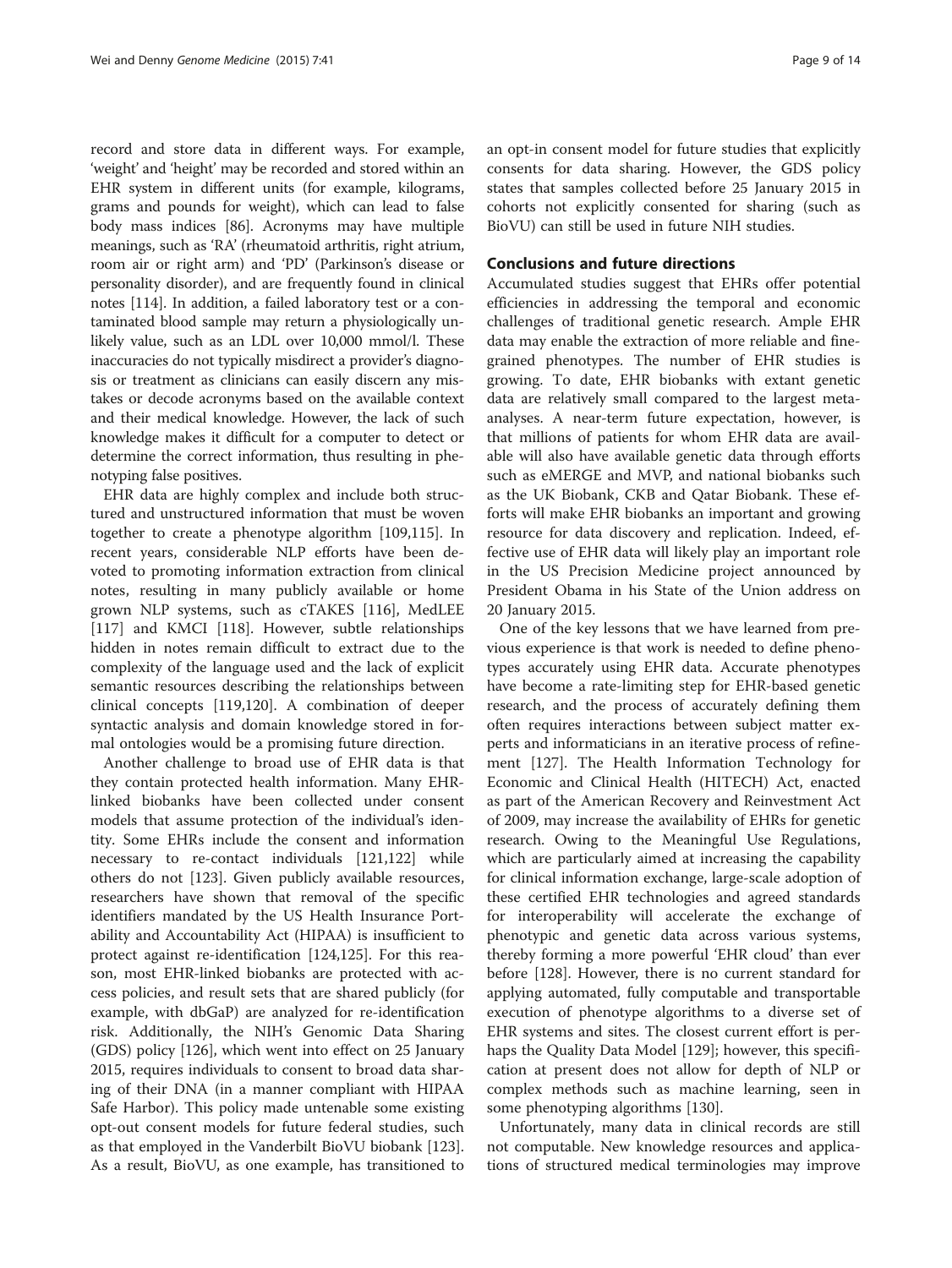the 'computability' of future EHRs. Pioneering work includes standardized vocabularies such as Systematized Nomenclature of Medicine - Clinical Terms (SNOMED-CT) for representing clinical concepts such as diseases and clinical traits, RxNorm for medications, and the Unified Medical Language System (UMLS) to link >100 disparate vocabularies together. Some of these vocabularies offer predefined semantic relationships that can be leveraged in future applications. For example, SNOMED-CT includes links between its nearly 400,000 concepts with an extensive hierarchical structure, along with other semantic relationships [[131](#page-12-0)]. In this way, a computer can computationally deduce that the concept 'viral pneumonia' is an 'infective pneumonia (disorder)', which has a 'causative agent' relationship with the concept 'virus' and a 'finding site' relationship with the concept 'lung'. Some efforts, such as openEHR [[132\]](#page-12-0) and clinical element model (CEM) [[133\]](#page-12-0), have published specifications to define detailed clinical data. The implementation of formal representations of EHR data may improve automatic phenotyping performance because computers may 'understand' the meaning across clinical data based on pre-defined semantics.

Fully leveraging the potential of EHRs often requires not only knowledge within a terminology but also of the semantic relationships between concepts across terminological systems. For example, drugs are typically used for disease management (indications) and they may also cause problems (side effects). The ICD-9 and RxNorm are used to represent diseases and drugs, respectively, but neither of them maintains the knowledge of indications and side effects. Although terminological systems such as the UMLS are often used to bridge terminologies, the relationship between concepts across terminologies remains suboptimal. Some groups have created ad hoc mapping between concepts across terminologies. This manual approach is time consuming and faces significant challenges due to the disparity of coverage and granularity between terminologies [\[134-136](#page-12-0)]. We and others have investigated one particular relationship (for example, indication) at a time and leveraged available resources to identify concepts from different terminologies applicable to this relationship. This approach has led to several previously unavailable resources, such as SIDER [\[137](#page-12-0)] and MEDI [\[138](#page-12-0)-[140](#page-12-0)]. SIDER offers information about drugs and their corresponding side effects. MEDI provides computable knowledge about drugs (represented by RxNorm concepts) and their indications (represented by the ICD-9 or UMLS Concept Unique Identifiers). These knowledge bases have proven beneficial to many other studies - for example, in drug discovery [\[141](#page-12-0)] and clinical information extraction [[142](#page-13-0)]. EHR-based genetic research requires knowledge from basic science, clinical practice and informatics. Anticipation of increased use of ontologies within clinical information systems and biological resources from various domain terminologies - for example, Gene Ontology, SNOMED-CT and ICD-9 - would facilitate conjoined knowledge bases to accelerate research and cross-talk between biological research and clinical care.

Advanced tools for unstructured EHR data analysis not limited to narrative notes will improve the quality and detail of future phenotypes extracted from the EHR. However, a number of challenges still exist, such as disambiguation of acronyms and interpretation of clinical meaning across a number of sentences. Other unstructured data - for example, radiology images and waveform data - may be key to diagnosis in routine practice, such as using chest X-rays to rule out pneumonia and electrocardiography for myocardial infarction. Few of these raw data are involved in electronic phenotyping at present. In the future, EHRs may routinely include pictures (of rashes, for example) and radiological data that can be readily reprocessed with imaging algorithms, and abundant sensor data such as telemetry or mobile health technologies will be available - providing another deep resource that would be costly to obtain outside of clinical care.

In addition, new models will be needed to handle many-to-many gene-disease analysis. For example, researchers frequently observe that certain diseases (for example, diabetes and hypertension) co-occur in individuals, suggesting a possible many-to-many association between genetic variations and multiple disorders. Network analyses may help untangle such complex relationships.

The ultimate utility of genetic discovery will be tested through its implementation in clinical practice. The challenge of incorporating genetic data and implementing decision support has been discussed elsewhere [[128](#page-12-0)]. EHRs need to be adapted to handle new and large classes of information, new standards must be created and adopted, and decision support should be refined to ensure that genetic findings are seamlessly integrated into clinical workflow. A few medical centers have already incorporated genetic information into routine care [[143](#page-13-0)-[145](#page-13-0)]. These centers have shown that genomic data can be used to tailor prescribing decisions to target therapies better [[146,147\]](#page-13-0) and to avoid serious drug adverse events [[148,149\]](#page-13-0), which are often impossible to predict without using genetics. Acceleration of the adoption of genomic medicine is also the goal of NHGRI's IGNITE network, which includes a wide array of underserved, community, VA and military medical centers [[150\]](#page-13-0). In these ways, NIH director Francis Collins' 2009 vision of a genomic treatment plan for a patient being 'simply a click of the mouse' away is already being realized for some conditions [\[151](#page-13-0)].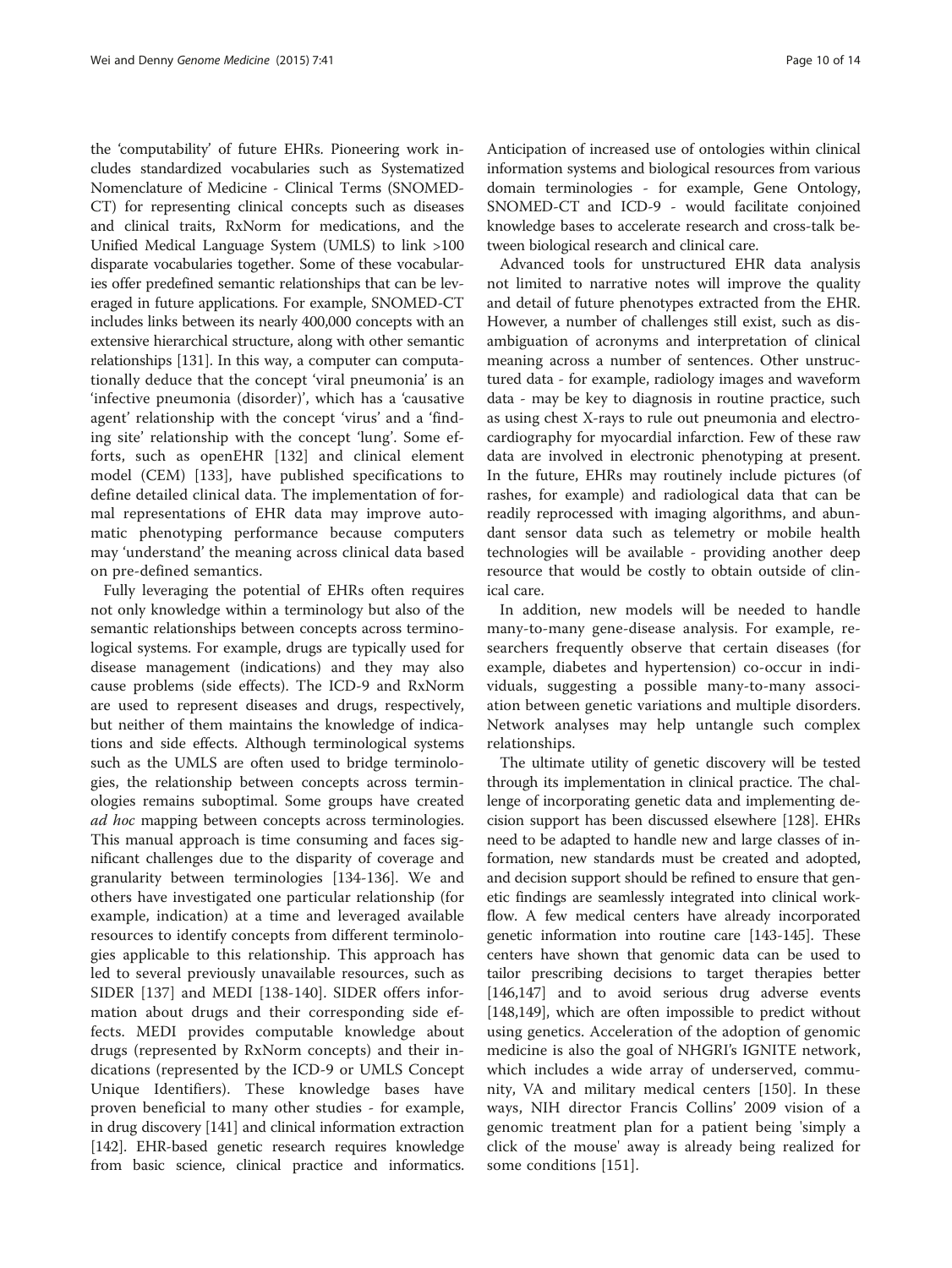# <span id="page-10-0"></span>Additional file

[Additional file 1:](http://genomemedicine.com/content/supplementary/s13073-015-0166-y-s1.pdf) Timeline of genetic and electronic health record**based research.** A timeline of major milestones in the development of EHR-derived genetic research.

#### Abbreviations

CKB: China Kadoorie Biobank; CPT: Current Procedural Terminology; EHR: electronic health record; eMERGE: The Electronic Medical Records and Genomics network; GDS: Genomic Data Sharing; GRS: genetic risk score; GWAS: genome-wide association study; HIPAA: Health Insurance Portability and Accountability Act; HITECH: Health Information Technology for Economic and Clinical Health; i2b2: Informatics for Integrating Biology and the Bedside; ICD-9: International Classification of Diseases, Ninth Revision; KP: Kaiser Permanente; MVP: Million Veteran Program; NIH: National Institutes of Health; NHGRI: National Human Genome Research Institute; NLP: natural language processing; PGRN: Pharmacogenomic Reseach Network; PGPop: Pharmacogenomic Discovery and Replication in Very Large Patient Populations; PheWAS: phenome-wide association study; PPV: positive predictive value; RPGEH: Research Program on Genes, Environment, and Health; SNOMED-CT: Systematized Nomenclature of Medicine - Clinical Terms; SNP: single nucleotide polymorphism; T2DM: type 2 diabetes mellitus; UMLS: Unified Medical Language System; VA: US Department of Veterans Affairs.

#### Competing interests

The authors declare that they have no competing interests.

#### Acknowledgements

The authors would like to acknowledge funding by the NIH (R01 LM010685, R01 GM103859 and R01 GM105688), NIH/NHLBI (5 U19 HL065962-14), and the American Heart Association (13POST16470018).

## Published online: 30 April 2015

#### References

- Manolio TA. Genomewide association studies and assessment of the risk of disease. N Engl J Med. 2010;363:166–76.
- 2. Welter D, MacArthur J, Morales J, Burdett T, Hall P, Junkins H, et al. The NHGRI GWAS Catalog, a curated resource of SNP-trait associations. Nucleic Acids Res. 2014;42:D1001–6.
- 3. Boycott KM, Vanstone MR, Bulman DE, MacKenzie AE. Rare-disease genetics in the era of next-generation sequencing: discovery to translation. Nat Rev Genet. 2013;14:681–91.
- 4. SIGMA Type 2 Diabetes Consortium, Williams AL, Jacobs SB, Moreno-Macías H, Huerta-Chagoya A, Churchhouse C, et al. Sequence variants in SLC16A11 are a common risk factor for type 2 diabetes in Mexico. Nature. 2014;506:97–101.
- 5. Consortium GLG, Willer CJ, Schmidt EM. Sengupta S, Peloso GM, Gustafsson S, et al. Discovery and refinement of loci associated with lipid levels. Nat Genet. 2013;45:1274–83.
- 6. Weeke P, Muhammad R, Delaney JT, Shaffer C, Mosley JD, Blair M, et al. Whole-exome sequencing in familial atrial fibrillation. Eur Heart J. 2014;35:2477–83.
- 7. Haines JL, Hauser MA, Schmidt S, Scott WK, Olson LM, Gallins P, et al. Complement factor H variant increases the risk of age-related macular degeneration. Science. 2005;308:419–21.
- 8. The Wellcome Trust Case Control Consortium. Genome-wide association study of 14,000 cases of seven common diseases and 3,000 shared controls. Nature. 2007;447:661–78.
- 9. The Wellcome Trust Case Control Consortium.<http://www.wtccc.org.uk/>.
- 10. Framingham Heart Study.<https://www.framinghamheartstudy.org/>.
- 11. H3Africa Consortium, Rotimi C, Abayomi A, Abimiku A, Adabayeri VM, Adebamowo C, et al. Research capacity. Enabling the genomic revolution in Africa. Science. 2014;344:1346–8.
- 12. Bowton E, Field JR, Wang S, Schildcrout JS, Van Driest SL, Delaney JT, et al. Biobanks and electronic medical records: enabling cost-effective research. Sci Transl Med. 2014;6:234cm233.
- 13. Kohane IS. Using electronic health records to drive discovery in disease genomics. Nat Rev Genet. 2011;12:417–28.
- 14. Bachenheimer JF, Brescia BA. Reinventing patient recruitment: revolutionary ideas for clinical trial success. Gower: Aldershot; 2007.
- 15. Ioannidis JP, Thomas G, Daly MJ. Validating, augmenting and refining genome-wide association signals. Nat Rev Genet. 2009;10:318–29.
- 16. Spencer CC, Su Z, Donnelly P, Marchini J. Designing genome-wide association studies: sample size, power, imputation, and the choice of genotyping chip. PLoS Genet. 2009;5, e1000477.
- 17. Visscher PM, Brown MA, McCarthy MI, Yang J. Five years of GWAS discovery. Am J Hum Genet. 2012;90:7–24.
- 18. Mardis ER. A decade's perspective on DNA sequencing technology. Nature. 2011;470:198–203.
- 19. Metzker ML. Sequencing technologies the next generation. Nat Rev Genet. 2010;11:31–46.
- 20. DNA Sequencing Costs: Data from the NHGRI Genome Sequencing Program.<http://www.genome.gov/sequencingcosts/>.
- 21. Hennekam RC, Biesecker LG. Next-generation sequencing demands nextgeneration phenotyping. Hum Mut. 2012;33:884–6.
- 22. Leipzig M. Implementing an electronic medical record system in ambulatory care. Hosp Technol Ser. 1996;15:2–4.
- 23. Sado AS. Electronic medical record in the intensive care unit. Crit Care Clin. 1999;15:499–522.
- 24. Mikulich VJ, Liu YC, Steinfeldt J, Schriger DL. Implementation of clinical guidelines through an electronic medical record: physician usage, satisfaction and assessment. Int J Med Inform. 2001;63:169–78.
- 25. Scott JT, Rundall TG, Vogt TM, Hsu J. Kaiser Permanente's experience of implementing an electronic medical record: a qualitative study. BMJ. 2005;331:1313–6.
- 26. Samoutis G, Soteriades ES, Kounalakis DK, Zachariadou T, Philalithis A, Lionis C. Implementation of an electronic medical record system in previously computer-naive primary care centres: a pilot study from Cyprus. Inform Prim Care. 2007;15:207–16.
- 27. Gleser M. Benefits and obstacles for hospital executives of the electronic medical record. Healthc Inf Manage. 1993;7:32–4.
- 28. McFall EL. An electronic medical record–delivering benefits today. Healthc Inform. 1993;10:76–8.
- 29. Wagner MM, Hogan WR. The accuracy of medication data in an outpatient electronic medical record. J Am Med Inform Assoc. 1996;3:234–44.
- 30. Gill JM, Ewen E, Nsereko M. Impact of an electronic medical record on quality of care in a primary care office. Del Med J. 2001;73:187–94.
- 31. Rollman BL, Hanusa BH, Gilbert T, Lowe HJ, Kapoor WN, Schulberg HC. The electronic medical record. A randomized trial of its impact on primary care physicians' initial management of major depression [corrected]. Arch Int Med. 2001;161:189–97.
- 32. Kinn JW, Marek JC, O'Toole MF, Rowley SM, Bufalino VJ. Effectiveness of the electronic medical record in improving the management of hypertension. J Clin Hypertens. 2002;4:415–9.
- 33. Laing K. The benefits and challenges of the computerized electronic medical record. Gastroenterol Nurs. 2002;25:41–5.
- 34. Hripcsak G, Albers DJ. Next-generation phenotyping of electronic health records. J Am Med Inform Assoc. 2013;20:117–21.
- 35. Wilke RA, Xu H, Denny JC, Roden DM, Krauss RM, McCarty CA, et al. The emerging role of electronic medical records in pharmacogenomics. Clin Pharmacol Ther. 2011;89:379–86.
- 36. Newton KM, Peissig PL, Kho AN, Bielinski SJ, Berg RL, Choudhary V, et al. Validation of electronic medical record-based phenotyping algorithms: results and lessons learned from the eMERGE network. J Am Med Inform Assoc. 2013;20:e147–54.
- 37. Tate AR, Beloff N, Al-Radwan B, Wickson J, Puri S, Williams T, et al. Exploiting the potential of large databases of electronic health records for research using rapid search algorithms and an intuitive query interface. J Am Med Inform Assoc. 2014;21:292–8.
- 38. Bailar 3rd JC. The practice of meta-analysis. J Clin Epidemiol. 1995;48:149–57.
- 39. Kho AN, Pacheco JA, Peissig PL, Rasmussen L, Newton KM, Weston N, et al. Electronic medical records for genetic research: results of the eMERGE consortium. Sci Transl Med. 2011;3:79re71.
- 40. Phenotype KnowledgeBase. [https://phekb.org/.](https://phekb.org/)
- 41. Monda KL, Chen GK, Taylor KC, Palmer C, Edwards TL, Lange LA, et al. A meta-analysis identifies new loci associated with body mass index in individuals of African ancestry. Nat Genet. 2013;45:690–6.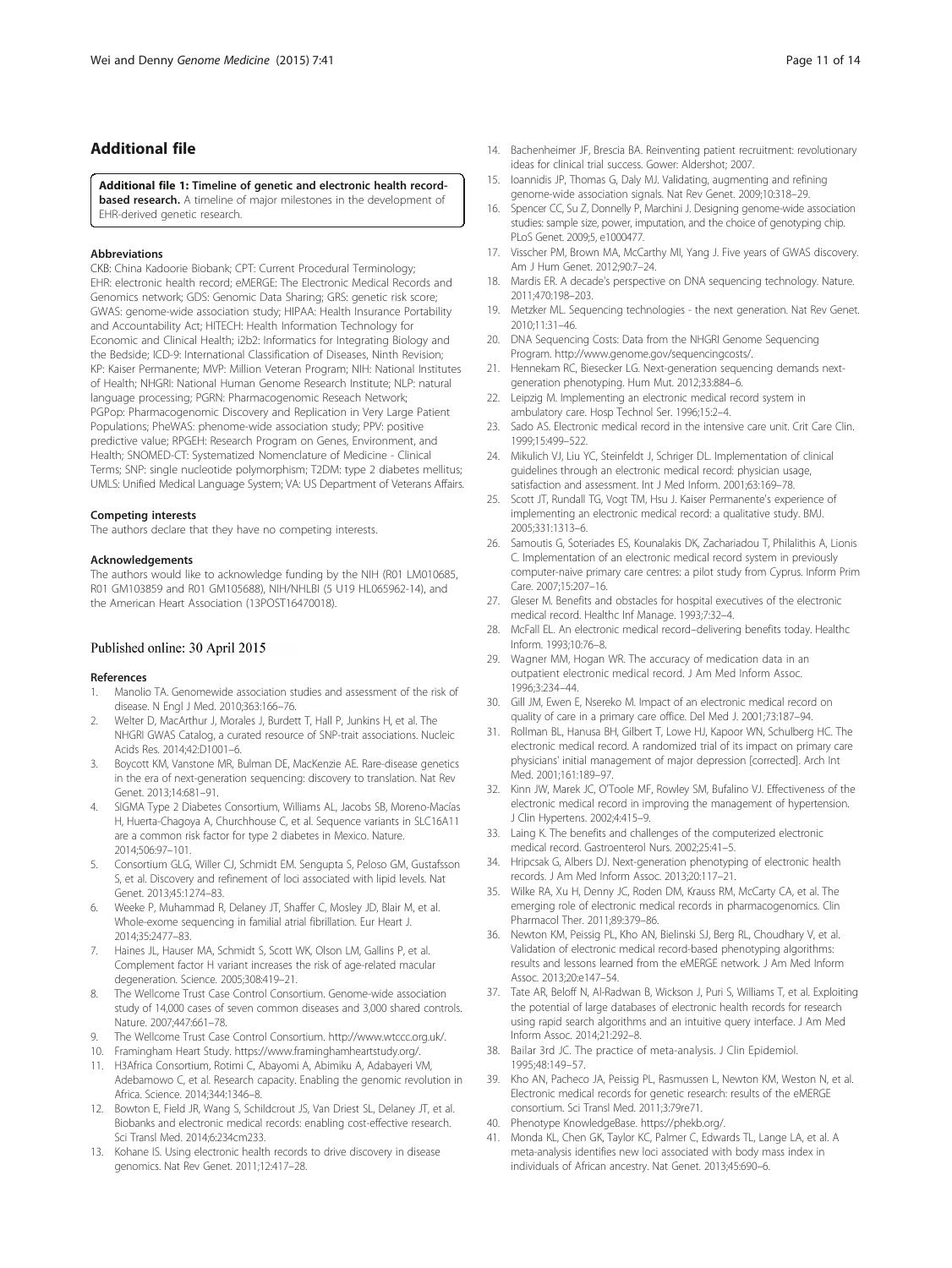- <span id="page-11-0"></span>42. Postmus I, Trompet S, Deshmukh HA, Barnes MR, Li X, Warren HR, et al. Pharmacogenetic meta-analysis of genome-wide association studies of LDL cholesterol response to statins. Nat Commun. 2014;5:5068.
- 43. NIH RePORTER. [http://projectreporter.nih.gov/reporter.cfm.](http://projectreporter.nih.gov/reporter.cfm)
- 44. Tatonetti NP, Denny JC, Murphy SN, Fernald GH, Krishnan G, Castro V, et al. Detecting drug interactions from adverse-event reports: interaction between paroxetine and pravastatin increases blood glucose levels. Clin Pharmacol Ther. 2011;90:133–42.
- 45. Hersh WR, Weiner MG, Embi PJ, Logan JR, Payne PR, Bernstam EV, et al. Caveats for the use of operational electronic health record data in comparative effectiveness research. Med Care. 2013;51:S30–7.
- 46. Henderson GE, Cadigan RJ, Edwards TP, Conlon I, Nelson AG, Evans JP, et al. Characterizing biobank organizations in the U.S.: results from a national survey. Genome Med. 2013;5:3.
- 47. Roden DM, Xu H, Denny JC, Wilke RA. Electronic medical records as a tool in clinical pharmacology: opportunities and challenges. Clin Pharmacol Ther. 2012;91:1083–6.
- 48. Delaney JT, Ramirez AH, Bowton E, Pulley JM, Basford MA, Schildcrout JS, et al. Predicting clopidogrel response using DNA samples linked to an electronic health record. Clin Pharmacol Ther. 2012;91:257–63.
- 49. Wei WQ, Leibson CL, Ransom JE, Kho AN, Chute CG. The absence of longitudinal data limits the accuracy of high-throughput clinical phenotyping for identifying type 2 diabetes mellitus subjects. Int J Med Inform. 2013;82:239–47.
- 50. Denny JC, Crawford DC, Ritchie MD, Bielinski SJ, Basford MA, Bradford Y, et al. Variants near FOXE1 are associated with hypothyroidism and other thyroid conditions: using electronic medical records for genome- and phenome-wide studies. Am J Hum Genet. 2011;89:529–42.
- 51. Ritchie MD, Denny JC, Crawford DC, Ramirez AH, Weiner JB, Pulley JM, et al. Robust replication of genotype-phenotype associations across multiple diseases in an electronic medical record. Am J Hum Genet. 2010;86:560–72.
- 52. Million Veteran Program. [http://www.research.va.gov/mvp/.](http://www.research.va.gov/mvp/)
- 53. The Kaiser Permanente Research Program on Genes, Environment, and Health. [http://www.rpgeh.kaiser.org.](http://www.rpgeh.kaiser.org)
- 54. Gottesman O, Kuivaniemi H, Tromp G, Faucett WA, Li R, Manolio TA, et al. The Electronic Medical Records and Genomics (eMERGE) Network: past, present, and future. Genet Med. 2013;15:761–71.
- 55. McCarty CA, Chisholm RL, Chute CG, Kullo IJ, Jarvik GP, Larson EB, et al. The eMERGE Network: a consortium of biorepositories linked to electronic medical records data for conducting genomic studies. BMC Med Genet. 2011;4:13.
- 56. Carroll RJ, Thompson WK, Eyler AE, Mandelin AM, Cai T, Zink RM, et al. Portability of an algorithm to identify rheumatoid arthritis in electronic health records. J Am Med Inform Assoc. 2012;19:e162–9.
- 57. Kho AN, Hayes MG, Rasmussen-Torvik L, Pacheco JA, Thompson WK, Armstrong LL, et al. Use of diverse electronic medical record systems to identify genetic risk for type 2 diabetes within a genome-wide association study. J Am Med Inform Assoc. 2012;19:212–8.
- 58. Wei WQ, Feng Q, Weeke P, Bush W, Waitara MS, Iwuchukwu OF, et al. Creation and validation of an EMR-based algorithm for identifying major adverse cardiac events while on statins. AMIA Jt Summits Transl Sci. 2014;2014:112–9.
- 59. PGPop.<http://pgpop.mc.vanderbilt.edu>.
- 60. DeCODE genetics.<http://www.decode.com>.
- 61. The UK Biobank. [http://www.ukbiobank.ac.uk.](http://www.ukbiobank.ac.uk)
- 62. Sulem P, Gudbjartsson DF, Walters GB, Helgadottir HT, Helgason A, Gudjonsson SA, et al. Identification of low-frequency variants associated with gout and serum uric acid levels. Nat Genet. 2011;43:1127–30.
- 63. Gudbjartsson DF, Bjornsdottir US, Halapi E, Helgadottir A, Sulem P, Jonsdottir GM, et al. Sequence variants affecting eosinophil numbers associate with asthma and myocardial infarction. Nat Genet. 2009;41:342–7.
- 64. Gudmundsson J, Sulem P, Gudbjartsson DF, Masson G, Petursdottir V, Hardarson S, et al. A common variant at 8q24.21 is associated with renal cell cancer. Nat Commun. 2013;4:2776.
- 65. Stefansson H, Meyer-Lindenberg A, Steinberg S, Magnusdottir B, Morgen K, Arnarsdottir S, et al. CNVs conferring risk of autism or schizophrenia affect cognition in controls. Nature. 2014;505:361–6.
- 66. Helgason A, Hrafnkelsson B, Gulcher JR, Ward R, Stefansson K. A populationwide coalescent analysis of Icelandic matrilineal and patrilineal genealogies: evidence for a faster evolutionary rate of mtDNA lineages than Y chromosomes. Am J Hum Genet. 2003;72:1370–88.
- 67. Pukkala E, Andersen A, Berglund G, Gislefoss R, Gudnason V, Hallmans G, et al. Nordic biological specimen banks as basis for studies of cancer causes

and control–more than 2 million sample donors, 25 million person years and 100,000 prospective cancers. Acta Oncol. 2007;46:286–307.

- 68. Furu K, Wettermark B, Andersen M, Martikainen JE, Almarsdottir AB, Sørensen HT. The Nordic countries as a cohort for pharmacoepidemiological research. Basic Clin Pharmacol Toxicol. 2010;106:86–94.
- 69. Chen Z, Lee L, Chen J, Collins R, Wu F, Guo Y, et al. Cohort profile: the Kadoorie Study of Chronic Disease in China (KSCDC). Int J Epidemiol. 2005;34:1243–9.
- 70. Triendl R. Japan launches controversial Biobank project. Nat Med. 2003;9:982.
- 71. Nakamura Y. The BioBank Japan Project. Clin Adv Hematol Oncol. 2007;5:696–7.
- 72. Murphy SN, Weber G, Mendis M, Gainer V, Chueh HC, Churchill S, et al. Serving the enterprise and beyond with informatics for integrating biology and the bedside (i2b2). J Am Med Inform Assoc. 2010;17:124–30.
- 73. Sun W, Rumshisky A, Uzuner O. Evaluating temporal relations in clinical text: 2012 i2b2 Challenge. J Am Med Inform Assoc. 2013;20:806–13.
- 74. Uzuner O, Goldstein I, Luo Y, Kohane I. Identifying patient smoking status from medical discharge records. J Am Med Inform Assoc. 2008;15:14–24.
- 75. Wood GC, Still CD, Chu X, Susek M, Erdman R, Hartman C, et al. Association of chromosome 9p21 SNPs with cardiovascular phenotypes in morbid obesity using electronic health record data. Genomic Med. 2008;2:33–43.
- 76. Kurreeman F, Liao K, Chibnik L, Hickey B, Stahl E, Gainer V, et al. Genetic basis of autoantibody positive and negative rheumatoid arthritis risk in a multi-ethnic cohort derived from electronic health records. Am J Hum Genet. 2011;88:57–69.
- 77. Crawford DC, Crosslin DR, Tromp G, Kullo IJ, Kuivaniemi H, Hayes MG, et al. eMERGEing progress in genomics – the first seven years. Front Genet. 2014;5:184.
- 78. Chen DP, Weber SC, Constantinou PS, Ferris TA, Lowe HJ, Butte AJ. Novel integration of hospital electronic medical records and gene expression measurements to identify genetic markers of maturation. Pac Symp Biocomput. 2008;243–54.
- 79. Kullo IJ, Ding K, Shameer K, McCarty CA, Jarvik GP, Denny JC, et al. Complement receptor 1 gene variants are associated with erythrocyte sedimentation rate. Am J Hum Genet. 2011;89:131–8.
- 80. Kullo IJ, Ding K, Jouni H, Smith CY, Chute CG. A genome-wide association study of red blood cell traits using the electronic medical record. PLoS One. 2010;5, e13011.
- 81. Crosslin DR, Carrell DS, Burt A, Kim DS, Underwood JG, Hanna DS, et al. Genetic variation in the HLA region is associated with susceptibility to herpes zoster. Genes Immun. 2014;16:1–7.
- 82. Coloma PM, Valkhoff VE, Mazzaglia G, Nielsson MS, Pedersen L, Molokhia M, et al. Identification of acute myocardial infarction from electronic healthcare records using different disease coding systems: a validation study in three European countries. BMJ Open. 2013;3, e002862.
- 83. Tu K, Mitiku T, Guo H, Lee DS, Tu JV. Myocardial infarction and the validation of physician billing and hospitalization data using electronic medical records. Chronic Dis Can. 2010;30:141–6.
- 84. Kottke TE, Baechler CJ. An algorithm that identifies coronary and heart failure events in the electronic health record. Prev Chronic Dis. 2013;10, E29.
- 85. Liao KP, Cai T, Gainer V, Goryachev S, Zeng-treitler Q, Raychaudhuri S, et al. Electronic medical records for discovery research in rheumatoid arthritis. Arthritis Care Res. 2010;62:1120–7.
- 86. Denny JC. Chapter 13: mining electronic health records in the genomics era. PLoS Comput Biol. 2012;8, e1002823.
- 87. Wei WQ, Feng Q, Jiang L, Waitara MS, Iwuchukwu OF, Roden DM, et al. Characterization of statin dose response in electronic medical records. Clin Pharmacol Ther. 2014;95:331–8.
- 88. Ramirez AH, Shi Y, Schildcrout JS, Delaney JT, Xu H, Oetjens MT, et al. Predicting warfarin dosage in European-Americans and African-Americans using DNA samples linked to an electronic health record. Pharmacogenomics. 2012;13:407–18.
- 89. Doshi-Velez F, Ge Y, Kohane I. Comorbidity clusters in autism spectrum disorders: an electronic health record time-series analysis. Pediatrics. 2014;133:e54–63.
- 90. Xu H, Aldrich MC, Chen Q, Liu H, Peterson NB, Dai Q, et al. Validating drug repurposing signals using electronic health records: a case study of metformin associated with reduced cancer mortality. J Am Med Inform Assoc. 2015;22:179–91.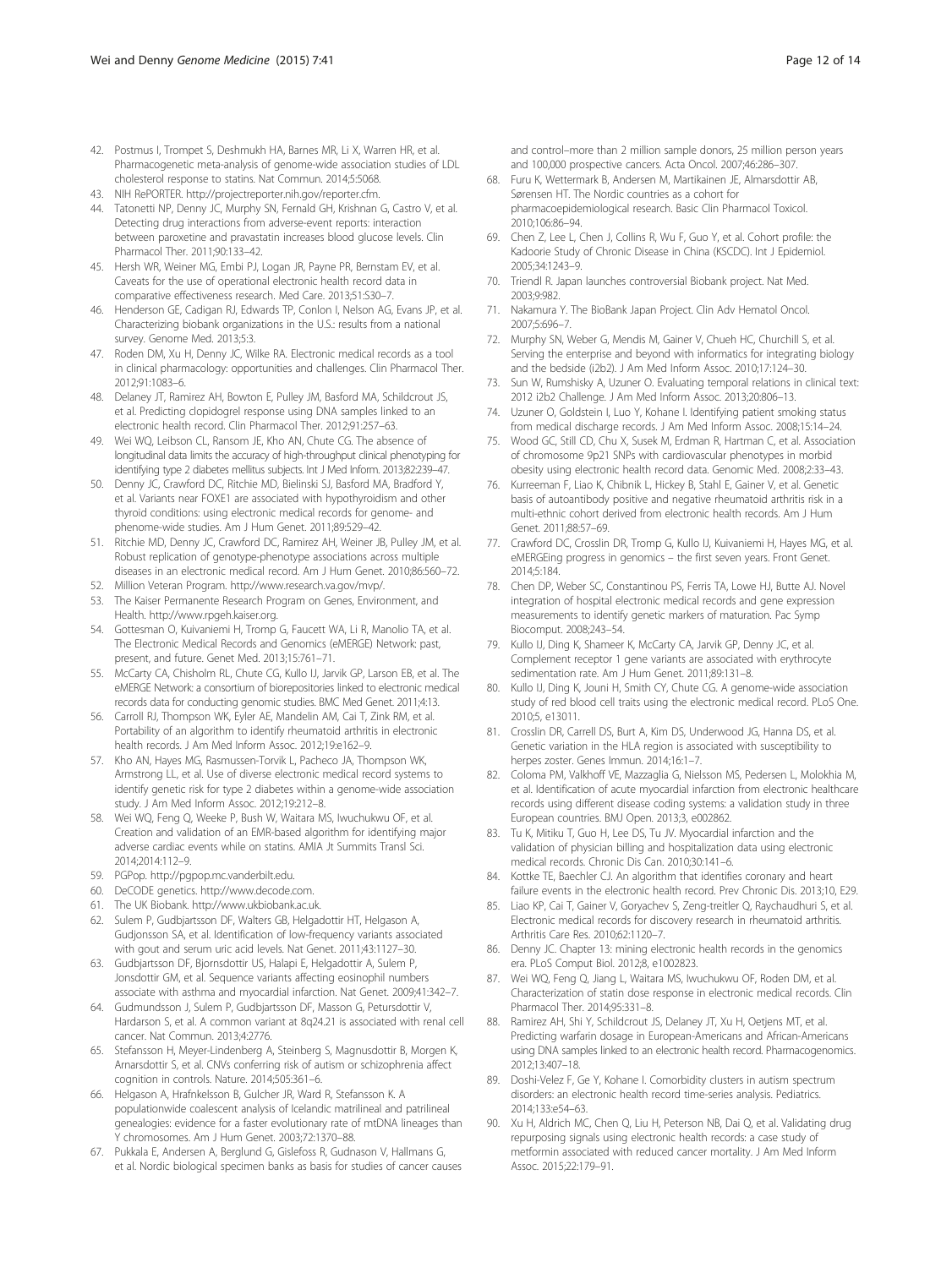- <span id="page-12-0"></span>91. Overby CL, Pathak J, Gottesman O, Haerian K, Perotte A, Murphy S, et al. A collaborative approach to developing an electronic health record phenotyping algorithm for drug-induced liver injury. J Am Med Inform Assoc. 2013;20:e243–52.
- 92. Birdwell KA, Grady B, Choi L, Xu H, Bian A, Denny JC, et al. The use of a DNA biobank linked to electronic medical records to characterize pharmacogenomic predictors of tacrolimus dose requirement in kidney transplant recipients. Pharmacogenet Genomics. 2012;22:32–42.
- 93. Kawai VK, Cunningham A, Vear SI, Van Driest SL, Oginni A, Xu H, et al. Genotype and risk of major bleeding during warfarin treatment. Pharmacogenomics. 2014;15:1973–83.
- 94. Onitilo AA, McCarty CA, Wilke RA, Glurich I, Engel JM, Flockhart DA, et al. Estrogen receptor genotype is associated with risk of venous thromboembolism during tamoxifen therapy. Breast Cancer Res Treat. 2009;115:643–50.
- 95. Karnes JH, Cronin RM, Rollin J, Teumer A, Pouplard C, Shaffer CM, et al. A genome-wide association study of heparin-induced thrombocytopenia using an electronic medical record. Thromb Haemost. 2014;113:772–81.
- 96. Rzhetsky A, Wajngurt D, Park N, Zheng T. Probing genetic overlap among complex human phenotypes. Proc Natl Acad Sci U S A. 2007;104:11694–9.
- 97. Cross-Disorder Group of the Psychiatric Genomics Consortium, Lee SH, Ripke S, Neale BM, Faraone SV, Purcell SM, et al. Genetic relationship between five psychiatric disorders estimated from genome-wide SNPs. Nat Genet. 2013;45:984–94.
- 98. Denny JC, Ritchie MD, Basford MA, Pulley JM, Bastarache L, Brown-Gentry K, et al. PheWAS: demonstrating the feasibility of a phenome-wide scan to discover gene-disease associations. Bioinformatics. 2010;26:1205–10.
- 99. Denny JC, Bastarache L, Ritchie MD, Carroll RJ, Zink R, Mosley JD, et al. Systematic comparison of phenome-wide association study of electronic medical record data and genome-wide association study data. Nat Biotechnol. 2013;31:1102–10.
- 100. Hebbring SJ, Schrodi SJ, Ye Z, Zhou Z, Page D, Brilliant MH. A PheWAS approach in studying HLA-DRB1\*1501. Genes Immun. 2013;14:187–91.
- 101. Ye Z, Mayer J, Ivacic L, Zhou Z, He M, Schrodi SJ, et al. Phenome-wide association studies (PheWASs) for functional variants. Eur J Hum Genet. 2015;23:523–9.
- 102. Cronin RM, Field JR, Bradford Y, Shaffer CM, Carroll RJ, Mosley JD, et al. Phenome-wide association studies demonstrating pleiotropy of genetic variants within FTO with and without adjustment for body mass index. Front Genet. 2014;5:250.
- 103. Namjou B, Marsolo K, Caroll RJ, Denny JC, Ritchie MD, Verma SS, et al. Phenome-wide association study (PheWAS) in EMR-linked pediatric cohorts, genetically links PLCL1 to speech language development and IL5-IL13 to eosinophilic esophagitis. Front Genet. 2014;5:401.
- 104. Shameer K, Denny JC, Ding K, Jouni H, Crosslin DR, de Andrade M, et al. A genome- and phenome-wide association study to identify genetic variants influencing platelet count and volume and their pleiotropic effects. Hum Genet. 2014;133:95–109.
- 105. Pendergrass SA, Brown-Gentry K, Dudek S, Frase A, Torstenson ES, Goodloe R, et al. Phenome-wide association study (PheWAS) for detection of pleiotropy within the Population Architecture using Genomics and Epidemiology (PAGE) Network. PLoS Genet. 2013;9, e1003087.
- 106. Chan KS, Fowles JB, Weiner JP. Electronic health records and the reliability and validity of quality measures: a review of the literature. Med Care Res Rev. 2010;67:503–27.
- 107. Song Y, Skinner J, Bynum J, Sutherland J, Wennberg JE, Fisher ES. Regional variations in diagnostic practices. N Engl J Med. 2010;363:45–53.
- 108. Castro VM, Apperson WK, Gainer VS, Ananthakrishnan AN, Goodson AP, Wang TD, et al. Evaluation of matched control algorithms in EHR-based phenotyping studies: A case study of inflammatory bowel disease comorbidities. J Biomed Inform. 2014;52:105–11.
- 109. Wei WQ. The impact of data fragmentation on high-throughput clinical phenotyping: health informatics. Minneapolis: University of Minnesota; 2012.
- 110. Bourgeois FC, Olson KL, Mandl KD. Patients treated at multiple acute health care facilities: quantifying information fragmentation. Arch Int Med. 2010;170:1989–95.
- 111. Smith PC, Araya-Guerra R, Bublitz C, Parnes B, Dickinson LM, Van Vorst R, et al. Missing clinical information during primary care visits. JAMA. 2005;293:565–71.
- 112. Wei WQ, Leibson CL, Ransom JE, Kho AN, Caraballo PJ, Chai HS, et al. Impact of data fragmentation across healthcare centers on the accuracy of

a high-throughput clinical phenotyping algorithm for specifying subjects with type 2 diabetes mellitus. J Am Med Inform Assoc. 2012;19:219–24.

- 113. O'Malley KJ, Cook KF, Price MD, Wildes KR, Hurdle JF, Ashton CM. Measuring diagnoses: ICD code accuracy. Health Serv Res. 2005;40:1620–39.
- 114. Moon S, Pakhomov S, Liu N, Ryan JO, Melton GB. A sense inventory for clinical abbreviations and acronyms created using clinical notes and medical dictionary resources. J Am Med Inform Assoc. 2014;21:299–307.
- 115. Wei WQ, Tao C, Jiang G, Chute CG. A high throughput semantic concept frequency based approach for patient identification: a case study using type 2 diabetes mellitus clinical notes. AMIA Annu Symp Proc. 2010;2010:857–61.
- 116. Apache cTAKES. [http://ctakes.apache.org/.](http://ctakes.apache.org/)
- 117. Shortliffe EH, Cimino JJ. Biomedical informatics: computer applications in health care and biomedicine. 4th ed. New York City: Springer; 2014.
- 118. Denny JC, Smithers JD, Miller RA, Spickard 3rd A. "Understanding" medical school curriculum content using KnowledgeMap. J Am Med Inform Assoc. 2003;10:351–62.
- 119. Uzuner O, South BR, Shen S, DuVall SL. 2010 i2b2/VA challenge on concepts, assertions, and relations in clinical text. J Am Med Inform Assoc. 2011;18:552–6.
- 120. Nadkarni PM, Ohno-Machado L, Chapman WW. Natural language processing: an introduction. J Am Med Inform Assoc. 2011;18:544–51.
- 121. McCarty CA, Chapman-Stone D, Derfus T, Giampietro PF, Fost N. Community consultation and communication for a population-based DNA biobank: the Marshfield clinic personalized medicine research project. Am J Med Genet A. 2008;146A:3026–33.
- 122. Avellino S, Colonie R, Carey D. PS2–7: automated ordering and sample collection to leverage electronic medical record based genetic research – the Geisinger MyCode Project. Clin Med Res. 2013;11:2.
- 123. Roden DM, Pulley JM, Basford MA, Bernard GR, Clayton EW, Balser JR, et al. Development of a large-scale de-identified DNA biobank to enable personalized medicine. Clin Pharmacol Ther. 2008;84:362–9.
- 124. Sweeney L. Privacy and medical-records research. N Engl J Med Res. 1998;338:1077–8.
- 125. Malin B, Loukides G, Benitez K, Clayton EW. Identifiability in biobanks: models, measures, and mitigation strategies. Hum Genet. 130:383–92.
- 126. NIH Genomic Data Sharing Policy.<http://gds.nih.gov/03policy2.html>.
- 127. Gurwitz D, Pirmohamed M. Pharmacogenomics: the importance of accurate phenotypes. Pharmacogenomics. 2010;11:469–70.
- 128. Marsolo K, Spooner SA. Clinical genomics in the world of the electronic health record. Genet Med. 2013;15:786–91.
- 129. Quality Data Model. [http://www.healthit.gov/quality-data-model.](http://www.healthit.gov/quality-data-model)
- 130. Thompson WK, Rasmussen LV, Pacheco JA, Peissig PL, Denny JC, Kho AN, et al. An evaluation of the NQF Quality Data Model for representing Electronic Health Record driven phenotyping algorithms. AMIA Annu Symp Proc. 2012;2012:911–20.
- 131. SNOMED Clinical Terms. [http://www.nlm.nih.gov/research/umls/Snomed/](http://www.nlm.nih.gov/research/umls/Snomed/snomed_main.html) [snomed\\_main.html](http://www.nlm.nih.gov/research/umls/Snomed/snomed_main.html).
- 132. openEHR.<http://www.openehr.org/>.
- 133. Clinical Element Model.<http://www.clinicalelement.com/>.
- 134. Saitwal H, Qing D, Jones S, Bernstam EV, Chute CG, Johnson TR. Crossterminology mapping challenges: a demonstration using medication terminological systems. J Biomed Inform. 2012;45:613–25.
- 135. Bodenreider O. Issues in mapping LOINC laboratory tests to SNOMED CT. AMIA Annu Symp Proc. 2008;2008:51–5.
- 136. Kim TY, Hardiker N, Coenen A. Inter-terminology mapping of nursing problems. J Biomed Inform. 2014;49:213–20.
- 137. Kuhn M, Campillos M, Letunic I, Jensen LJ, Bork P. A side effect resource to capture phenotypic effects of drugs. Mol Syst Biol. 2010;6:343.
- 138. Wei WQ, Cronin RM, Xu H, Lasko TA, Bastarache L, Denny JC. Development and evaluation of an ensemble resource linking medications to their indications. J Am Med Inform Assoc. 2013;20:954–61.
- 139. Wei WQ, Cronin RM, Xu H, Lasko TA, Bastarache L, Denny JC. Development of an ensemble resource linking MEDications to their Indications (MEDI). AMIA Jt Summ Transl Sci Proc. 2013;2013:172.
- 140. Wei WQ, Mosley JD, Bastarache L, Denny JC. Validation and enhancement of a computable medication indication resource (MEDI) using a large practice-based dataset. AMIA Annu Symp Proc. 2013;2013:1448–56.
- 141. Csermely P, Korcsmaros T, Kiss HJ, London G, Nussinov R. Structure and dynamics of molecular networks: a novel paradigm of drug discovery: a comprehensive review. Pharmacol Ther. 2013;138:333–408.